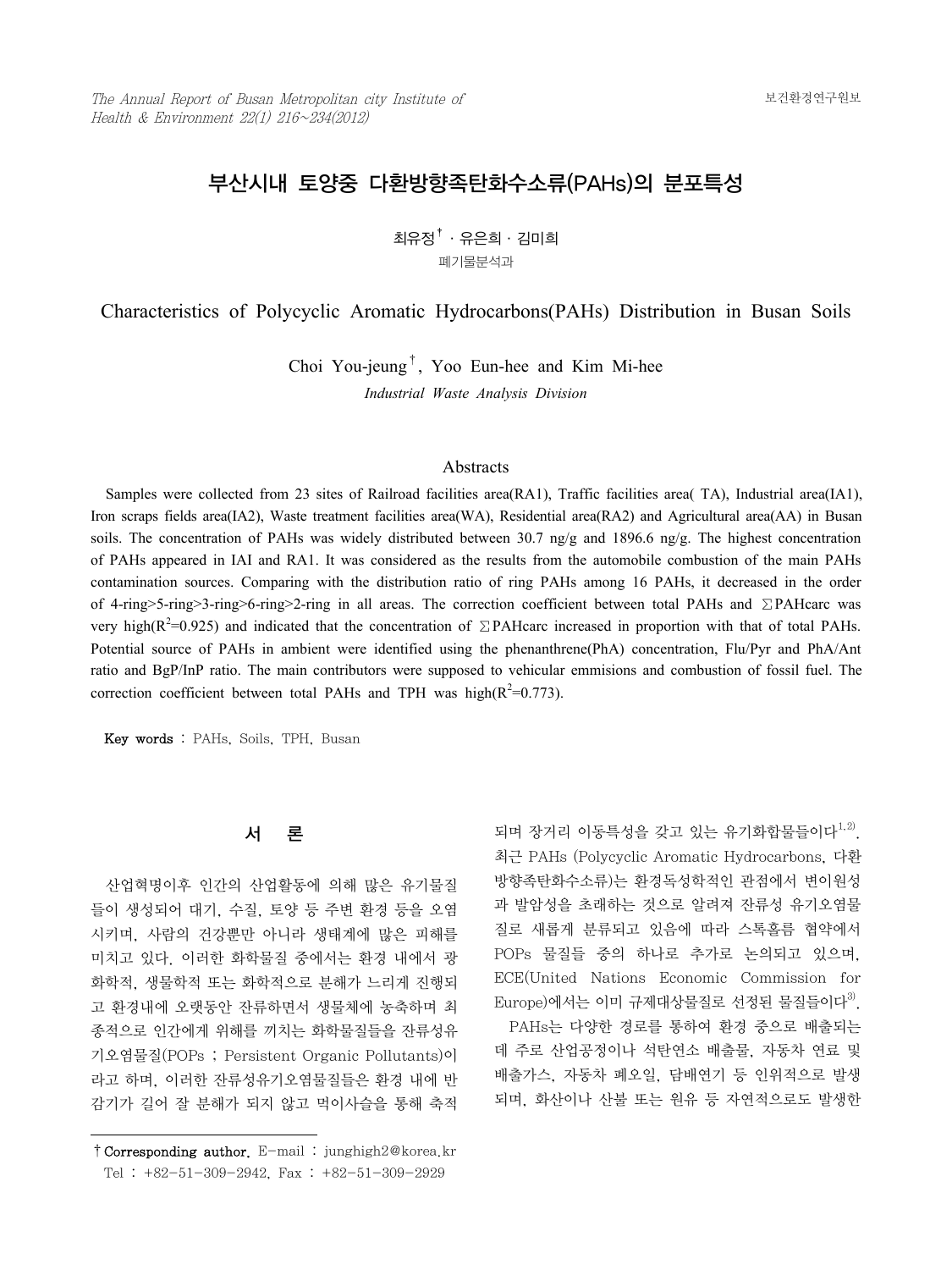다고 알려져 있다. PAHs는 벤젠고리가 2개 이상인 화합 물의 총칭으로 약 200여종의 이성질체가 존재하며, 이중 미국 환경청(US-EPA)에서는 16종(Benzo(e)pyrene을 제외해서 16종임)을, 그리고 WHO에서는 33종(31개  $PAH$  및 2개의 알킬 유도체)을 관리하고 있다<sup>4)</sup>.

 PAHs는 분자량이 낮은 경우 자연환경에서 생분해되지 만 대부분 안정적인 화합물로서 높은 융점과 끓는점을 가 지는 강한 불용성 물질이다. 벤젠고리의 수가 증가함에 따라 휘발성이 낮아지며, 따라서 먼지 등에 흡착되어 입 자상 물질로 존재하는 경향이 많다.

 이러한 PAHs의 일반적인 특징은 비점이 높고, 끓는점 또한 높으며 증기압이 낮다. 또한 탄소와 수소의 비율이 커질수록 화학적으로 안정하며, 이러한 안전성은 벤젠고 리가 밀집된 형태에서 나타난다. 그러나, 벤젠고리가 직 선형태로 배열된 경우에는 분자량이 증가할수록 화학적으 로 불안정하다. 또한, 탄소 중 비틀어진 위치의 탄소가 화 학적으로 약한 이중결합을 하고 있어 반응성이 크다. 그 리고 PAHs는 화합물의 종류에 따라 입자상 또는 기체상 으로 존재하면서 두 상간에 서로 분배되는 관계에 있다. 입자상과 기체상에 분배하는 정도는 주위의 온도나 습도 또는 분자의 형태 등 여러 가지 조건에 의존한다<sup>5)</sup>.

 PAHs는 석탄이나 석유 등 화석연료를 사용하는 가정 난방이나 발전소, 자동차 및 각종 산업시설들에서 환경 중으로 배출된 후 습식침적 과정인 강수 등에 의해 토양 이나 식생 등으로 유입되며, 또한, 건식침적 과정으로 대 기 중으로 방출되어 대기 부유분진에 흡착되거나, 가스상 의 형태로 지표면으로 유입된다 $^{6)}$ .

 따라서, 본 연구에서는 부산지역 주요 지역별 토양에 대해 잔류성 유기오염물질의 일종인 PAHs의 농도와 분 포특성을 규명하고, 관련 항목인 TPH 등과의 상관성을 검토하여 부산시내 토양오염도 등을 평가하고자 한다.

#### 재료 및 방법

#### 연구대상

 본 연구대상은 2012년 부산시내의 토양오염실태조사 토양시료를 대상으로 용도별, 지역별 중요도를 고려하여 총 7개지역 23개 지점을 대상으로 하였으며, 이중 농경지 역은 2개 지점토양실태조사에 포함되지 않고 강서구, 기 장군 농경지를 대상으로 자체 시료채취하였다.

또한, 토양깊이별 PAHs농도 분포현황을 알아보고자



○ 철도관련시설 지역(RA1), △ 교통관련시설 지역(TA), × 산업단지 등 지역(IA1), □ 원광석,고철 관련지역(IA2), ⓧ 폐기물처리시설 지역(WA), ▲주거(어린이놀이터 등) 지역(RA2), ●농경 지역(AA)

Fig. 1. Location of the sampling sites.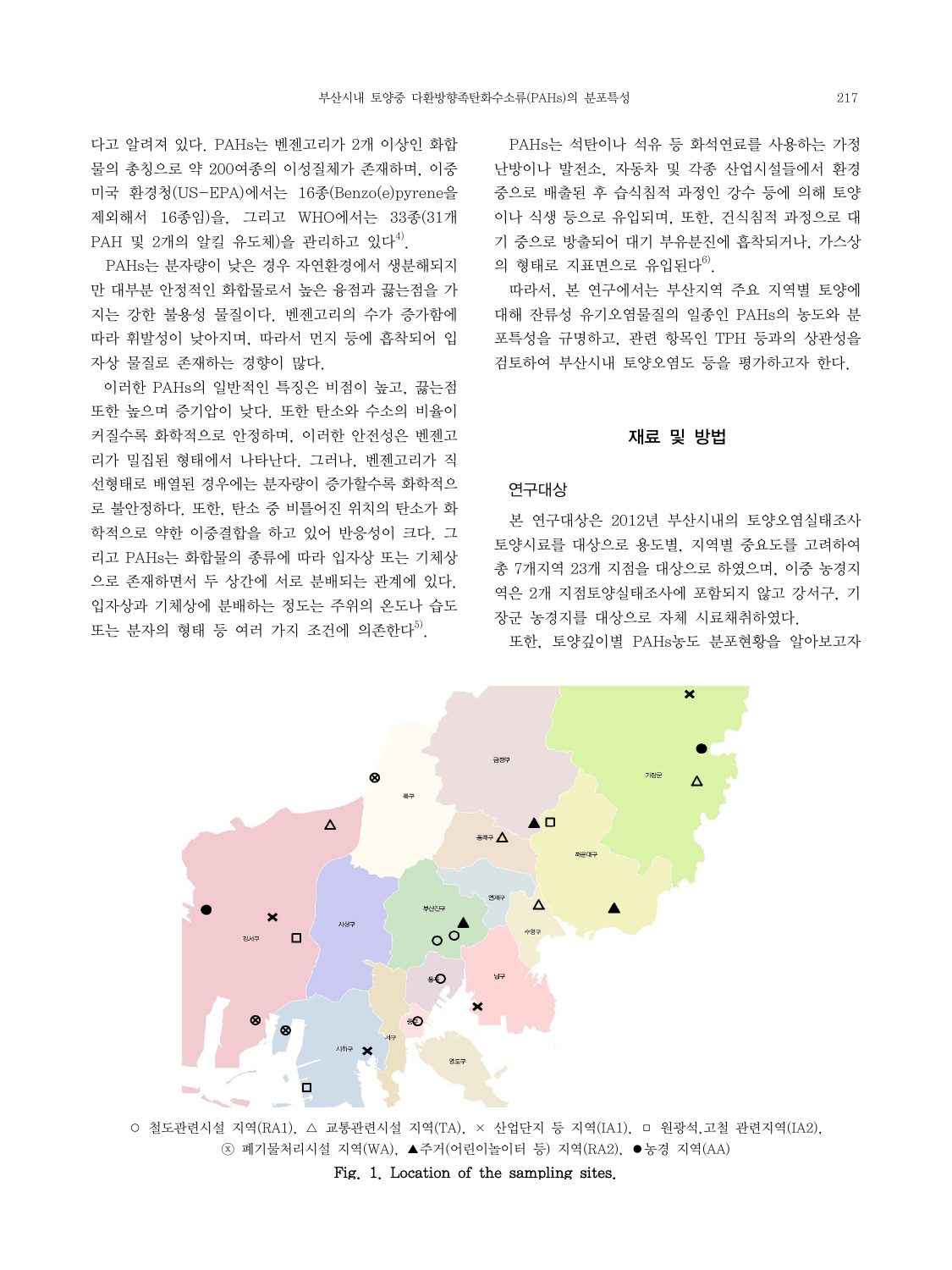유류오염이 의심되는 4개 지역에 대해 지역별 한 개 지점 을 선정하여 표토, 중간토, 심토를 대상으로 같이 분석하 였다. 연구대상 지역 구분은 철도관련시설 지역(Railroad facilities area, RA1), 교통관련시설 지역(Traffic facilities area, TA), 산업단지 등 지역(Industrial area, IA1), 원광석,고철 관련지역(Iron scraps fields area, IA2), 폐기물처리시설 지역(Waste treatment facilities area, WA), 주거(어린이놀이터 등) 지역 (Residential area, RA2), 농경 지역(Agricultural area, AA)으로 구분하였으며, 지역별 채취 개소수 및 현 황도는 Fig. 1과 Table 1에 나타내었다.

#### 분석항목 및 분석방법

PAHs 분석

PAHs의 분석방법은 토양오염공정시험기준 $^{7}$ 의 벤조

| Table 1. Sampling sites and number in Fig. 1 |  |  |  |
|----------------------------------------------|--|--|--|

 $(a)$ 피렌 분석법 및 US-EPA method  $610^{8}$  을 참조하여 시료를 용매 추출, 정제후 GC/MS로 분석하였으며, US EPA에서 우선관리대상물질로 선정한 16종 PAHs 화합 물(Table 3)에 대하여 조사하였다.

 냉동 보관된 시료를 상온으로 방냉한 후 협잡물과 큰 입자를 제거하여 시료 5~10g을 가속추출용매장치 (ASE200, DIONEX)에 Dichloromethane을 이용하여 추출하고 추출용액은 질소농축한 후 Hexane으로 용매치 환하였다. 정제과정은 칼럼 충진제로 dry oven(Eyela, Japan)을 이용하여 200℃에서 18시간 동안 건조시켜 활 성화시킨 실리카겔(Merck, 70~230 mesh ASTM)을 사 용하였으며, 전개용매로는 Dichloromethane : Hexane(1:1, V/V)을 사용하였다.

 정제된 시료의 PAHs 분석을 위하여 DB-5MS가 장착 된 GC/MS(HP 7890/5975C MSD)를 사용하였으며 기 기분석 조건은 Table 2와 같다. PAHs 표준물질(Supelco 4-8743, 16종 혼합 표준품)을 이용하여 50-2000

|                                                 | Sampling No.  |    |         |         |  |  |
|-------------------------------------------------|---------------|----|---------|---------|--|--|
| Sampling area                                   | depth(m)      |    |         |         |  |  |
|                                                 | Total         |    | $1 - 2$ | $3\sim$ |  |  |
| Tatal                                           | 31            | 23 |         |         |  |  |
| 철도관련시설 지역(Railroad facilities area, RA1)        | 6             | 4  |         |         |  |  |
| 교통관련시설 지역(Traffic facilities area, TA)          | 6             | 4  |         |         |  |  |
| 산업단지 등 지역(Industrial area, IA1)                 | 6             | 4  |         |         |  |  |
| 원광석.고철 관련지역(Iron scraps fields area, IA2)       | 5             | 3  |         |         |  |  |
| 폐기물처리시설 지역(Waste treatment facilities area, WA) | 3             | 3  |         |         |  |  |
| 주거(어린이놀이터 등) 지역(Residential area, RA2)          | 3             | 3  |         |         |  |  |
| 농경 지역(Agricultural area, AA)                    | $\mathcal{D}$ | 2  |         |         |  |  |

#### Table 2. GC/MSD operating conditions for PAHs analysis

| Items          | Conditions                                                                                                                                                                                   |
|----------------|----------------------------------------------------------------------------------------------------------------------------------------------------------------------------------------------|
| GC/MS          | Agilent 7890N/5975MSD                                                                                                                                                                        |
| Column         | DB-5MS( $30m \times 0.25mm \times 0.25 \mu m$ )                                                                                                                                              |
| Oven           | $80^{\circ}C(1\text{min}) \rightarrow 5^{\circ}C/\text{min} \rightarrow 280^{\circ}C \rightarrow 10^{\circ}C/\text{min} \rightarrow 300^{\circ}C(10\text{min}) \rightarrow 320(4\text{min})$ |
| Carrier Gas    | Helium $1.0 \text{m}$ l/min                                                                                                                                                                  |
| Injection Mode | Splitless                                                                                                                                                                                    |
| Injector       | $280^{\circ}$ C                                                                                                                                                                              |
| Ion Source     | $280^{\circ}$ C                                                                                                                                                                              |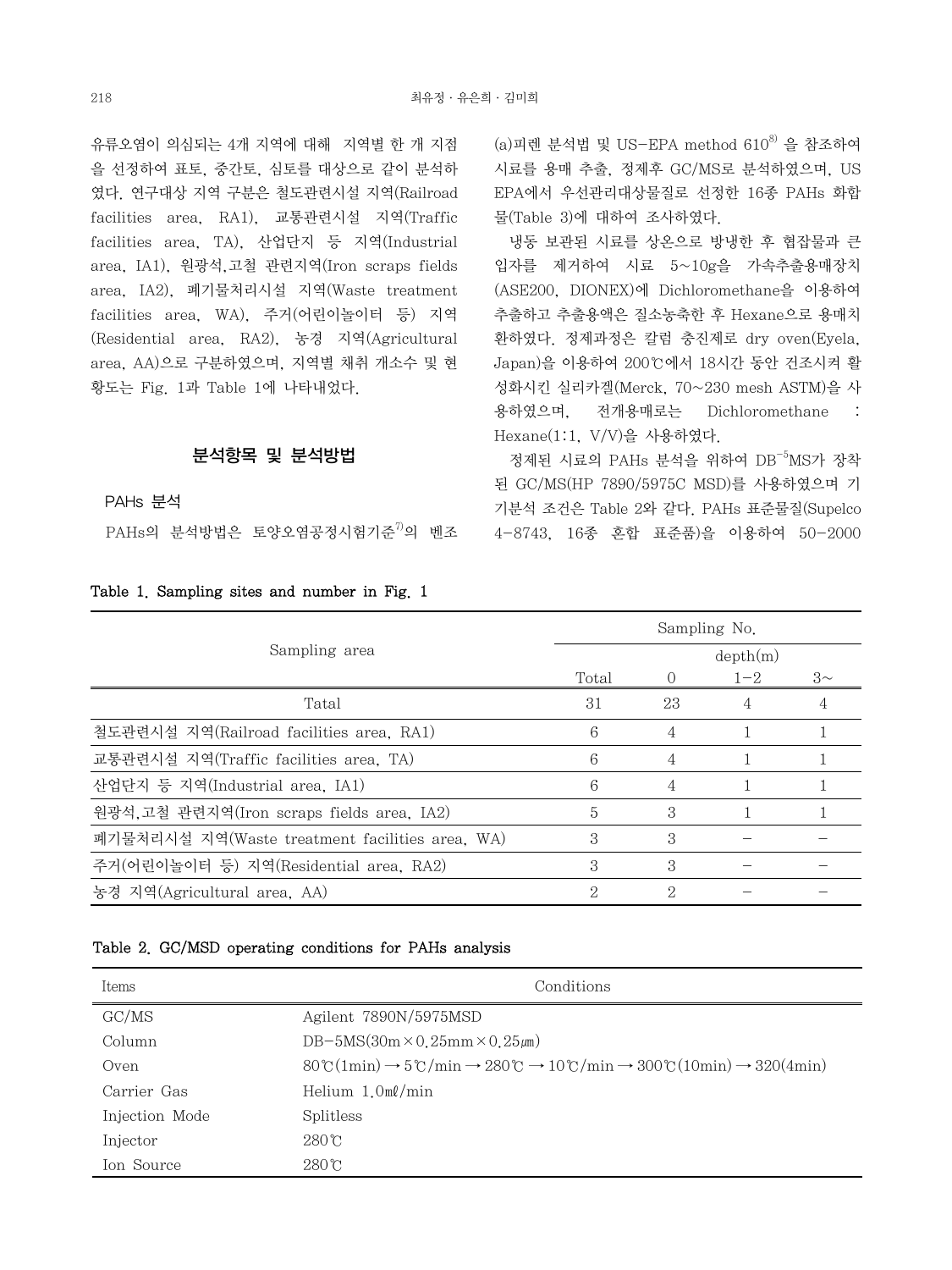ug/Kg의 농도로 검량선을 작성하였으며 물질별 정량이 온과 검출시간(R.T.)은 Table 3과 같다.

 또한, PAHs의 농도를 건조중량(Dry Weight, dw)으로 나타내기 위해 여분의 토양시료로 토양오염공정시험기준 ES07301.01에 따라 수분함량을 측정하였다.

#### 총석유계탄화수소류(TPH) 분석

 TPH의 분석방법은 토양오염공정시험기준 ES07552.1 에 따라 측정하였으며, TPH 표준물질(AccuStandard, DRH-FTRPH in n-H)을 사용하여 정량하였다. 구체적 인 기기분석 조건은 Table 4와 같다.

### 결과 및 고찰

PAHs 지역별 농도

 부산시내 7개 지역별 23개 토양 표토에 대하여 PAHs 16종을 조사한 결과를 Table 5~7와 Fig. 2에 나타내었다. 각 지점별 t-PAHs의 농도범위는 30.7~1896.6 ng/g로 나타났으며, 지역별 평균 t-PAHs농도는 산업단지 지역 (IA1) 669.7 ng/g, 철도관련시설지역(RA1) 604.3 ng/g, 원광석,고철 관련지역(IA2) 527.1ng/g 순으로 높 았으며, 농경지역(AA)이 35.1 ng/g으로 가장 낮게 나타 났다.

 지점별 t-PAHs농도를 살펴보면, 같은 지역군이라도 지점별 농도 편차가 심하였으며, 이는 진 등<sup>9)</sup>이 연구한 결 과와 비슷한 것으로 그 원인은 채취지점별 PAHs 발생원이 상이하고 위치한 지점별 대기기상여건에 따른 확산의 영향 으로 판단된다. 이 중 최고값을 보인 IA1-2지점은 산업 지역내 발전시설이 위치한 인근 지역으로 화석연료 사용 에 따른 오염원 노출로 인해 높게 나타난 것으로 사료된다.

#### Table 3. Retention Time(R.T.), Mass Ions of PAHs analysis

| Compound (native)              | $R.T.$ (min) | M(ratio)    | $M+(ratio)$ | Formular       |
|--------------------------------|--------------|-------------|-------------|----------------|
| Naphthalene                    | 8.84         | 128(100,0)  | 127(19.7)   | $C_{10}H_8$    |
| Acenaphthylene                 | 12.88        | 153(100,0)  | 154(95,5)   | $C_{12}H_8$    |
| Acenaphthene                   | 13.34        | 153(100,0)  | 154(95,5)   | $C_{12}H_{10}$ |
| Fluorene                       | 14.57        | 166(100,0)  | 165(91,4)   | $C_{13}H_{10}$ |
| Phenanthrene                   | 16.85        | 178(100,0)  | 179(15,2)   | $C_{14}H_{10}$ |
| Anthracene                     | 16.95        | 178(100,0)  | 179(15,2)   | $C_{14}H_{10}$ |
| Fluoranthene                   | 19.70        | 202(100, 0) | 203(17,3)   | $C_{16}H_{10}$ |
| Pyrene                         | 20.21        | 202(100, 0) | 203(17,3)   | $C_{16}H_{10}$ |
| Benzo(a)anthrathene            | 23.22        | 228(100,0)  | 229(19.5)   | $C_{18}H_{12}$ |
| Chrysene                       | 23.34        | 228(100,0)  | 229(19,5)   | $C_{18}H_{12}$ |
| Benzo(b)fluoranthene           | 27.45        | 252(100,0)  | 253(21,7)   | $C_{20}H_{12}$ |
| Benzo(k)fluoranthene           | 27.45        | 252(100,0)  | 253(21,9)   | $C_{20}H_{12}$ |
| $Benzo(a)$ pyrene              | 29.01        | 252(100,0)  | 253(21,6)   | $C_{20}H_{12}$ |
| Indeno $(1,2,3-c,d)$ pyrene    | 33.45        | 276(100,0)  | 277(23,7)   | $C_{22}H_{12}$ |
| $Dibenz(a,h)$ anthracene       | 33.59        | 278(100,0)  | 279(23, 9)  | $C_{22}H_{14}$ |
| $\text{Benzo}(g,h,i)$ perylene | 34.22        | 276(100,0)  | 277(23,7)   | $C_{22}H_{12}$ |

#### Table 4. GC operating conditions for TPH analysis

| Items          | Conditions                                                                                                               |
|----------------|--------------------------------------------------------------------------------------------------------------------------|
| GC/MS          | Agilent 7890                                                                                                             |
| Column         | $HP-5(30 \times 0.25 \text{mm} \times 0.25 \text{mm})$                                                                   |
| Oven           | $50\degree \text{C}(3\text{min}) \rightarrow 8\degree \text{C}/\text{min} \rightarrow 320\degree \text{C}(12\text{min})$ |
| Carrier Gas    | Helium $1.0 \text{m}$ l/min                                                                                              |
| Injection Mode | Splitless                                                                                                                |
| Injector       | $300\degree$                                                                                                             |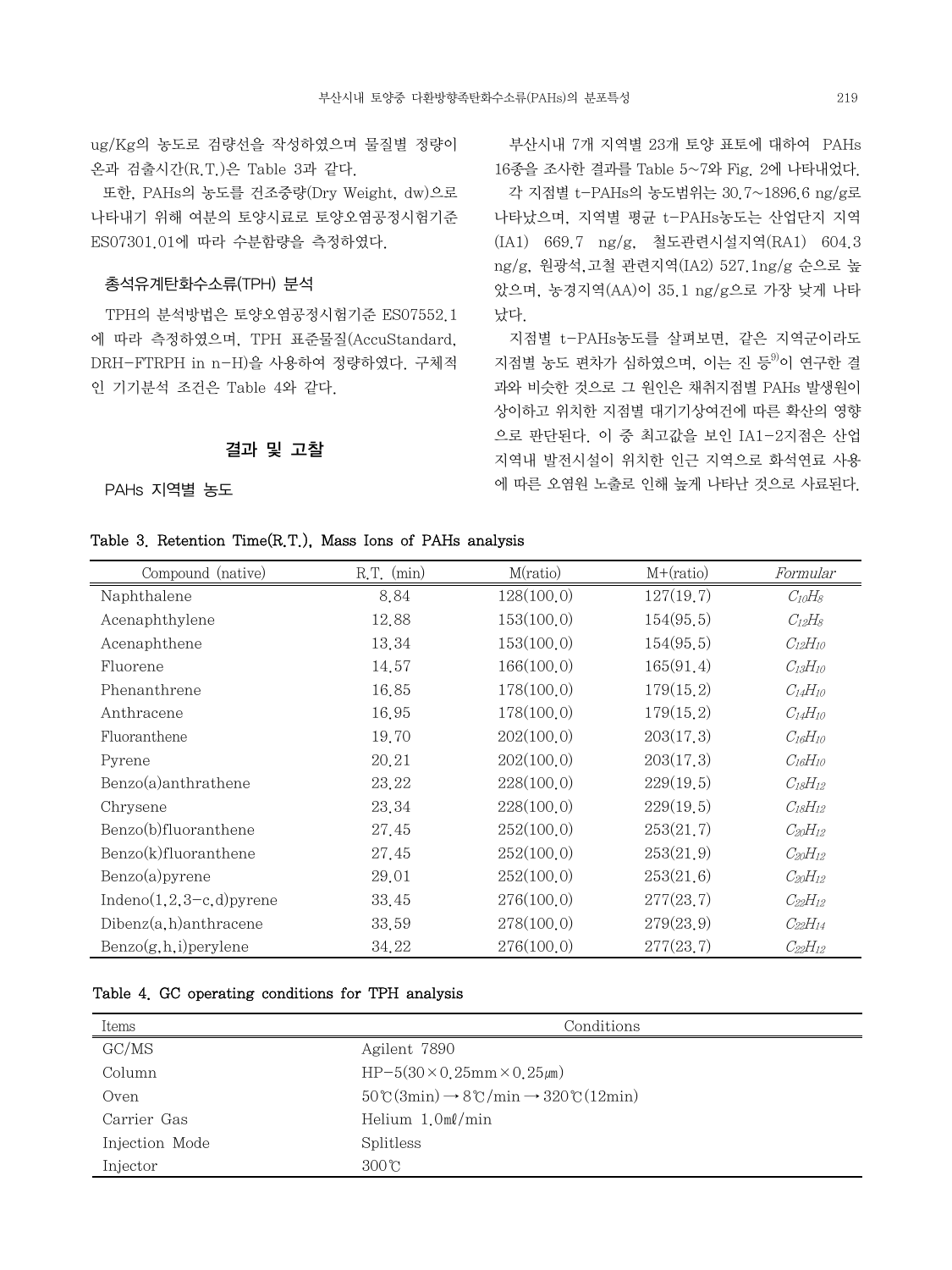

Fig. 2. Sum of Individual PAH concentrations according to the sampling group.

|                             |            | Railroad facilities area, RA1<br>Traffic facilities area. TA |       |                         |       |       |       |      |                         |                     |       |
|-----------------------------|------------|--------------------------------------------------------------|-------|-------------------------|-------|-------|-------|------|-------------------------|---------------------|-------|
| Compounds                   | Abb.       |                                                              |       | RA1-1 RA1-2 RA1-3 RA1-4 |       | Mean  |       |      |                         | TA-1 TA-2 TA-3 TA-4 | Mean  |
| Naphthalene                 | NaP        | 0,0                                                          | 0,0   | 0,0                     | 0,0   | 0,0   | 0,0   | 0,0  | 0,0                     | 16.6                | 4.2   |
| Acenaphthylene              | AcPy       | 2.7                                                          | 0,0   | 0,8                     | 0,0   | 0.9   | 0,0   | 0.0  | 0,0                     | 3.6                 | 0,9   |
| Acenaphthene                | AcP        | 4.1                                                          | 3.9   | 6.5                     | 5.6   | 5.0   | 5.9   | 13.2 | 10.6                    | 17.7                | 11,8  |
| Fluorene                    | Flu        | 6.3                                                          | 0,0   | 9.9                     | 7.7   | 6.0   | 7.6   | 15.2 | 0,0                     | 14.7                | 9.4   |
| Phenanthrene                | PhA        | 15.7                                                         | 13.0  | 59.2                    | 46.6  | 33,6  | 14.8  | 21.1 | 42.4                    | 38.9                | 29.3  |
| Anthracene                  | AnT        | 7.4                                                          | 5.7   | 11.9                    | 7.5   | 8.1   | 7.6   | 12.9 | 14.1                    | 18.1                | 13,2  |
| Fluoranthene                | FluA       | 34.6                                                         | 14.1  | 88.8                    | 83.7  | 55.3  | 8.3   | 2.0  | 20.7                    | 37.3                | 17.1  |
| Pyrene                      | Pyr        | 22.0                                                         | 15.6  | 89.4                    | 86.2  | 53.3  | 18.0  | 18.7 | 37.6                    | 40.8                | 28,8  |
| benz[a]anthracene           | BaA        | 9.4                                                          | 6.5   | 57.1                    | 55.5  | 32.1  | 6.1   | 6.7  | 28.7                    | 32.6                | 18,5  |
| Chrysene                    | Chr        | 19.0                                                         | 19.0  | 84.7                    | 70.9  | 48.4  | 17.3  | 15.5 | 30.6                    | 177.0               | 60.1  |
| Benzo(b)fluoranthene        | <b>BbF</b> | 60.9                                                         | 54.2  | 98.8                    | 96.0  | 77.5  | 39.0  | 2.2  | 1.8                     | 123.9               | 41,7  |
| Benzo(k)fluoranthene        | <b>BkF</b> | 34.6                                                         | 30.9  | 86.0                    | 54.7  | 51,6  | 22.6  | 13.7 | 27.8                    | 70.6                | 33.7  |
| Benzo(a)pyrene              | BaP        | 26.2                                                         | 6.7   | 95.8                    | 66.4  | 48.8  | 13.2  | 17.8 | 16.3                    | 18.5                | 16.5  |
| Indeno $(1,2,3-c,d)$ pyrene | InP        | 53.5                                                         | 14.0  | 153.4                   | 150.0 | 92.7  | 44.5  | 23.2 | 31,0                    | 47.9                | 36.7  |
| $Dibenz(a,h)$ anthrathene   | DbA        | 51.3                                                         | 5.4   | 27.7                    | 20.3  | 26.2  | 6.0   | 6.7  | 0.0                     | 5.0                 | 4,4   |
| $Benzo(g, h, i)$ perylene   | Bghip      | 42.4                                                         | 14.5  | 102.3                   | 100.0 | 64,8  | 27,5  | 15.4 | 19.8                    | 23.0                | 21.4  |
| PAHcarc(mg/Kg)              |            | 235.8                                                        | 117.7 | 518.8                   | 443.0 | 328.8 | 131.3 | 70.2 | 105.6                   | 298.5               | 151.4 |
| $t$ -PAH(mg/Kg)             |            | 390.0                                                        | 203.6 | 972.3                   | 851,3 | 604.3 |       |      | 238.4 184.1 281.4 686.3 |                     | 347.5 |

Table 5. Average PAHs concentrations(ng/g) according to the sampling sites(1)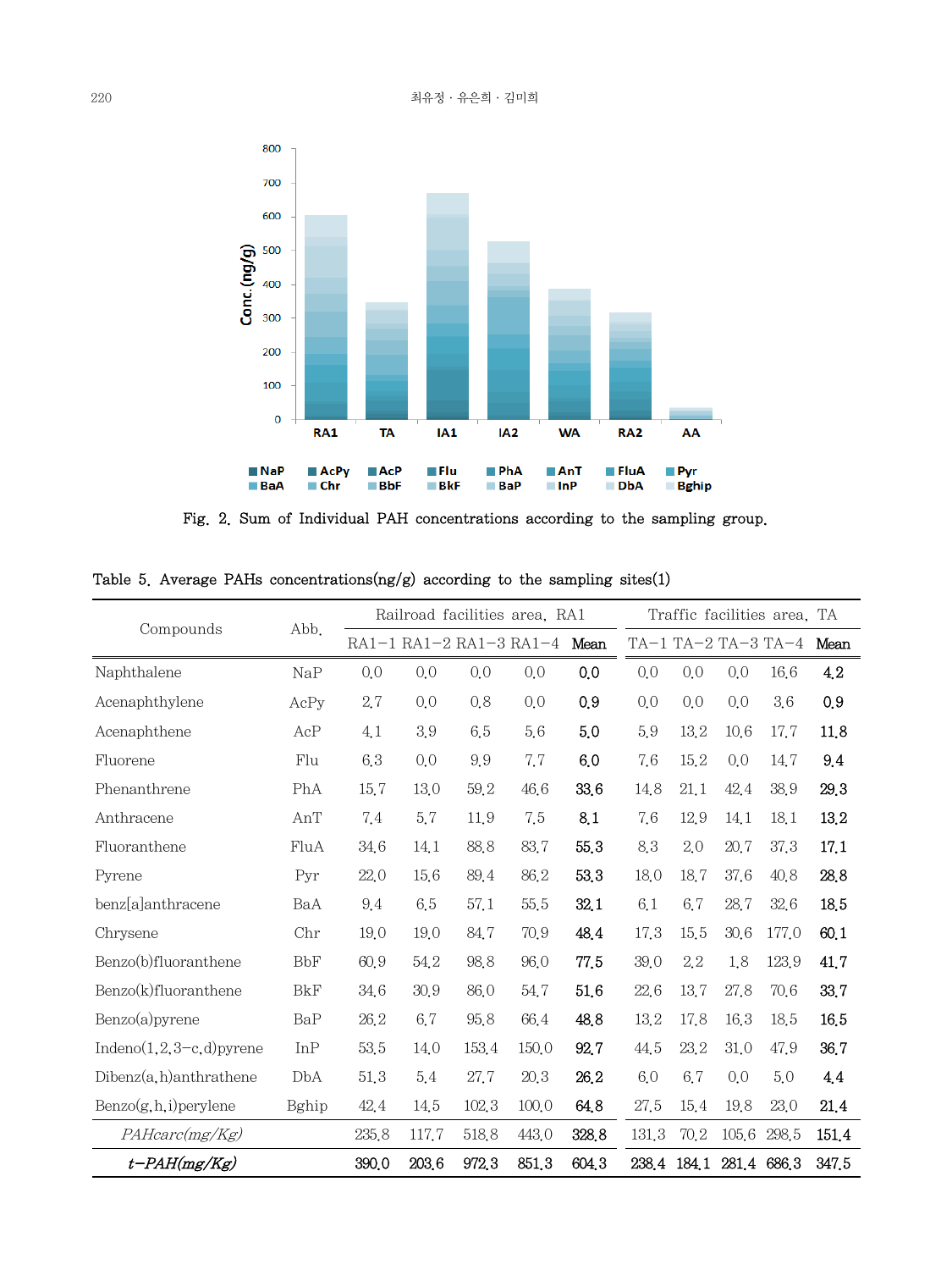|                             |            |         |        | Industrial area, IA1    |      |       | Iron scraps fields area, IA2 |                   |       |       |
|-----------------------------|------------|---------|--------|-------------------------|------|-------|------------------------------|-------------------|-------|-------|
| Compounds                   | Abb.       | $IA1-1$ |        | $IA1-2$ $IA1-3$ $IA1-4$ |      | Mean  |                              | IA2-1 IA2-2 IA2-3 |       | Mean  |
| Naphthalene                 | NaP        | 0.0     | 8.1    | 12.3                    | 0.0  | 5.1   | 0,0                          | 0,0               | 0.0   | 0.0   |
| Acenaphthylene              | AcPy       | 0.4     | 8.0    | 8.7                     | 0.0  | 4,3   | 0.0                          | 0,0               | 0.0   | 0.0   |
| Acenaphthene                | AcP        | 4.6     | 28.1   | 15.6                    | 0.0  | 12.1  | 0.0                          | 6.8               | 0.0   | 2,3   |
| Fluorene                    | Flu        | 0,0     | 85.9   | 54.1                    | 0,0  | 35.0  | 20.3                         | 10,5              | 0.0   | 10,3  |
| Phenanthrene                | PhA        | 9.0     | 258.0  | 73.2                    | 19.3 | 89.9  | 23.6                         | 37.9              | 50.5  | 37.3  |
| Anthracene                  | AnT        | 4.8     | 16.3   | 9.1                     | 11,1 | 10,3  | 27.3                         | 9.9               | 57.9  | 31,7  |
| Fluoranthene                | FluA       | 0,0     | 95.0   | 57.4                    | 0.0  | 38.1  | 57.3                         | 52.7              | 88.8  | 66.3  |
| Pyrene                      | Pyr        | 7.0     | 125.3  | 54.4                    | 14.4 | 50,3  | 53.8                         | 52,9              | 82.1  | 62,9  |
| benz[a]anthracene           | BaA        | 0,0     | 126.1  | 34.2                    | 0.0  | 40.1  | 48.1                         | 30,8              | 46.8  | 41,9  |
| Chrysene                    | Chr        | 0.0     | 135.3  | 62.6                    | 12.2 | 52,5  | 136.2                        | 35.7              | 159.3 | 110.4 |
| Benzo(b)fluoranthene        | <b>BbF</b> | 0.6     | 208.7  | 76.4                    | 8.0  | 73.4  | 0.0                          | 54.5              | 0.0   | 18.2  |
| Benzo(k)fluoranthene        | <b>BkF</b> | 4.2     | 119.2  | 43.5                    | 1.6  | 42,1  | 0.0                          | 36.4              | 0.0   | 12.1  |
| Benzo(a)pyrene              | BaP        | 6.3     | 134.8  | 36.3                    | 12,8 | 47.6  | 20,8                         | 17.5              | 73.3  | 37.2  |
| Indeno $(1,2,3-c,d)$ pyrene | InP        | 11.7    | 327.5  | 48.5                    | 0.0  | 96.9  | 22.3                         | 50.3              | 19.0  | 30,5  |
| $Dibenz(a,h)$ anthrathene   | DbA        | 3.5     | 24.6   | 10,4                    | 0,0  | 9.6   | 0.0                          | 9.4               | 0.0   | 3.1   |
| $Benzo(g, h, i)$ perylene   | Bghip      | 6.3     | 195.7  | 37.9                    | 9.6  | 62.4  | 59.5                         | 40.1              | 88.8  | 62,8  |
| PAHcarc(mg/Kg)              |            | 26.4    | 940.9  | 249.3                   | 22.4 | 309.8 | 91.2                         | 198.9             | 139.1 | 143.1 |
| $t$ -PAH(mg/Kg)             |            | 58,5    | 1896.6 | 634,6                   | 89.0 | 669.7 | 469.3                        | 445.5             | 666.6 | 527.1 |

Table 6. Average PAHs concentrations(ng/g) according to the sampling sites(2)

Table 7. Average PAHs concentrations(ng/g) according to the sampling sites(3)

|                             |            |       |       | Waste treatment facilities area, WA |       |       | Residential area, RA |       |       |      | Agricultural area, AA |      |
|-----------------------------|------------|-------|-------|-------------------------------------|-------|-------|----------------------|-------|-------|------|-----------------------|------|
| Compounds                   | Abb.       |       |       | $WA-1 WA-2 WA-3 Mean$               |       |       | RA2-1 RA2-2 RA2-3    |       | Mean  |      | AA-1 AA-2 Mean        |      |
| Naphthalene                 | NaP        | 9.1   | 0,0   | 0,0                                 | 3.0   | 0,0   | 13.1                 | 0,0   | 4.4   | 0,0  | 0,0                   | 0,0  |
| Acenaphthylene              | AcPy       | 0,0   | 0.0   | 0,0                                 | 0,0   | 0,0   | 0.0                  | 0,0   | 0.0   | 0.0  | 0.0                   | 0.0  |
| Acenaphthene                | AcP        | 6.0   | 6.1   | 12.5                                | 8.2   | 0,0   | 8.9                  | 9.0   | 5.9   | 6.1  | 0.0                   | 3.0  |
| Fluorene                    | Flu        | 8.1   | 9.5   | 13.9                                | 10,5  | 38.1  | 16.3                 | 0,0   | 18.1  | 0.0  | 0.0                   | 0.0  |
| Phenanthrene                | PhA        | 20,0  | 56.3  | 20,8                                | 32,4  | 47.4  | 47.0                 | 0,0   | 31,5  | 0.0  | 0.0                   | 0.0  |
| Anthracene                  | AnT        | 5.8   | 10,2  | 13.2                                | 9.7   | 63.0  | 8.5                  | 0,0   | 23,8  | 0.0  | 0.0                   | 0,0  |
| Fluoranthene                | FluA       | 10,2  | 96.1  | 4.6                                 | 37.0  | 48.7  | 36.6                 | 0,0   | 28.4  | 0.0  | 0.0                   | 0,0  |
| Pyrene                      | Pyr        | 17.4  | 97.4  | 19.9                                | 44,9  | 52.2  | 57.8                 | 13.4  | 41,1  | 0.0  | 0.0                   | 0,0  |
| benz[a]anthracene           | BaA        | 4.7   | 60.0  | 3.9                                 | 22,9  | 37.5  | 13.4                 | 9.6   | 20,2  | 0.0  | 0.0                   | 0.0  |
| Chrysene                    | Chr        | 13.9  | 72.6  | 19.2                                | 35,2  | 64.0  | 24.2                 | 15.3  | 34,5  | 0.0  | 0.0                   | 0,0  |
| Benzo(b)fluoranthene        | BbF        | 28.1  | 79.3  | 32.3                                | 46,6  | 0,0   | 48.6                 | 16.2  | 21,6  | 12.6 | 4.9                   | 8,8  |
| Benzo(k)fluoranthene        | <b>BkF</b> | 15.9  | 45.2  | 18.2                                | 26,4  | 0,0   | 27.5                 | 8.9   | 12.1  | 0.9  | 2.6                   | 1,8  |
| Benzo(a)pyrene              | BaP        | 7.0   | 67.5  | 16.3                                | 30.2  | 32.0  | 17.1                 | 12.6  | 20,6  | 11.5 | 6.6                   | 9.0  |
| Indeno $(1,2,3-c,d)$ pyrene | InP        | 21.0  | 79.2  | 22.3                                | 40,8  | 24.5  | 21.0                 | 18.8  | 21.4  | 0.0  | 11.6                  | 5.8  |
| $Dibenz(a,h)$ anthrathene   | DbA        | 5.0   | 7.9   | 7.2                                 | 6.7   | 0.0   | 13.4                 | 0,0   | 4,5   | 0.0  | 0.0                   | 0,0  |
| Benzo(g, h, i) perylene     | Bghip      | 13.5  | 69.0  | 19.9                                | 34.1  | 36.3  | 41,0                 | 13.0  | 30.1  | 8.3  | 5.0                   | 6,6  |
| PAHcarc(mg/Kg)              |            | 81.7  | 339.0 | 100.2                               | 173.6 | 94.0  | 141.2                | 66.0  | 100.4 | 25,0 | 25.7                  | 25.4 |
| $t$ -PAH(mg/Kg)             |            | 185.6 | 756.2 | 224.1                               | 388.6 | 443.7 | 394.7                | 116.6 | 318.3 | 39.4 | 30.7                  | 35.1 |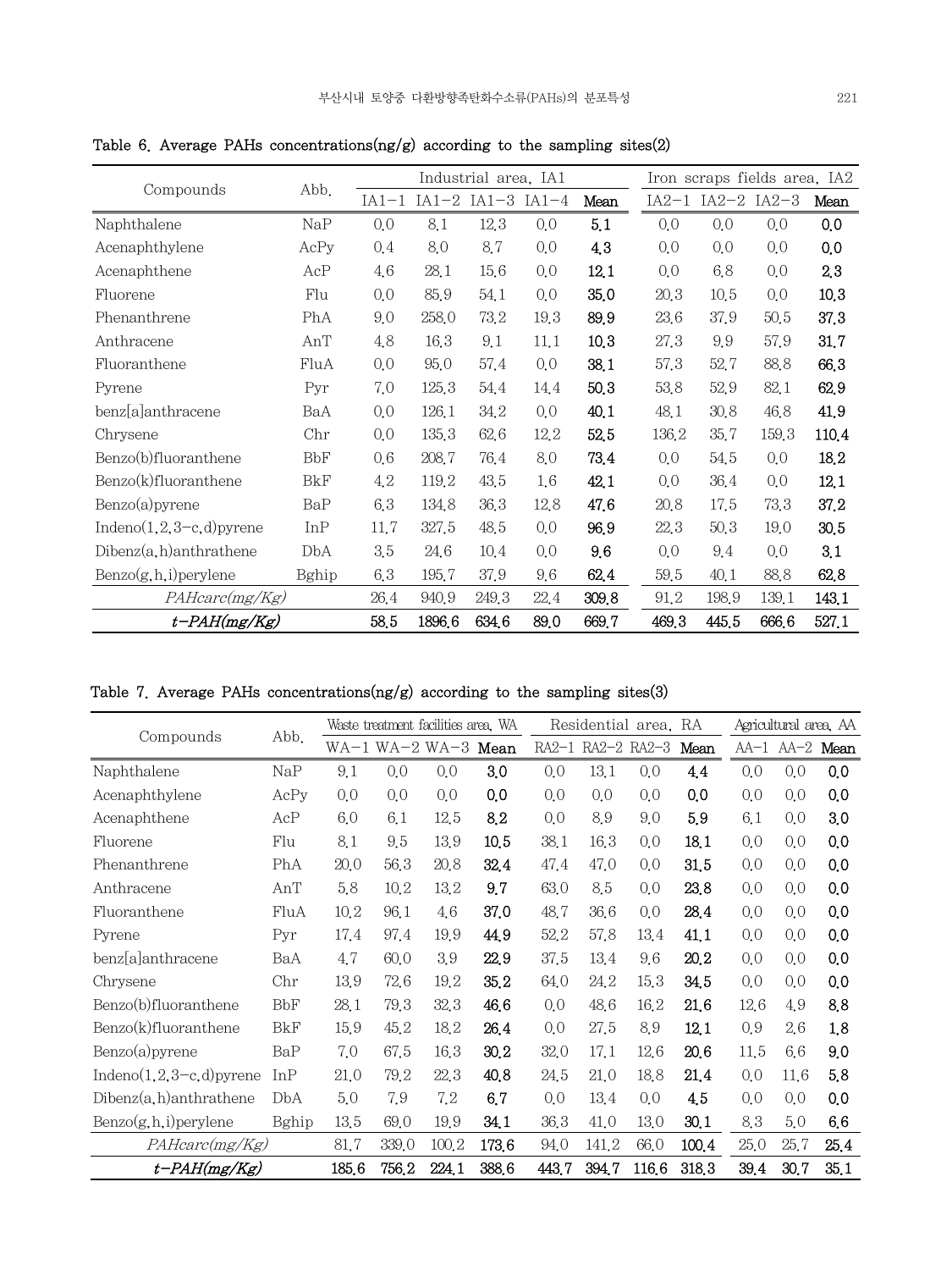도심에서 PAHs의 오염원은 크게 자동차 등의 이동오 염원10)과 화석연료를 사용, 배출하는 고정오염원으로 나 눌 수 있는데 산업단지 지역(IA1) 및 원광석, 고철 관련 지역(IR2)의 경우 고정오염원에 의해 높은 결과를 보인 것으로 보이며, 철도관련시설지역은 철도차량 등에 이동 오염원 및 연료의 누출 등 복합적이 요인으로 높은 결과 를 보인 것으로 사료된다. 그 외 교통관련시설 지역, 폐기 물처리시설 지역 및 주거지역의 t-PAHs 평균은 각각 347.5 ng/g, 388.6 ng/g, 318.3 ng/g로 거의 유사하게 조사되었으며, 이들의 오염원들은 대부분 자동차 운행 및 화석연료 등에서 발생하여 도시내 대기 확산 등에 의하여 희석 등으로 유사한 분포를 보인 것으로 사료된다. 가장 낮은 농도를 보인 농경지역의 경우, 도심지 외곽에 위치 하여 차량 등 PAHs의 오염원과 떨어져 있어 매우 낮게 조사되었으며 도심지 PAHs 오염도 검토시 대조시험군으 로 의의가 있다고 할 수 있었다.

#### 외국 토양에 대한 PAHs 농도 및 기준 비교

 국내외 타지역의 농도와 비교하기 위해 여러 연구결과 자료를 Table 8에 나타내었다. 본 조사시 부산시 토양의 t-PAHs농도 범위는 30.7~1896.6 ng/g였으며, 평균은  $446.0 \text{ ng/g9}$ 는데 국내 전반에 대한 결과 $^{35)}$ 와 비교하면 농도 범위는 유사하였으나 평균은 다소 높게 나타났음을 알 수 있었다.

 국내외 자료와 비교해 보면, 국내의 서울11), 국외의 스 페인<sup>12)</sup> 일보<sup>13)</sup>과 유사하였으며, 제주<sup>9)</sup>나 창원<sup>14)</sup>에 비해 다소 높은 값을 보였는데 이는 도심지 PAHs농도는 자동 차 영향을 많이 받는다는 유<sup>26)</sup>의 결과를 토대로 검토해 보면, 부산, 서울의 경우, 유동인구가 많은 도심지역이며, 자동차 통행 등이 많은 지역여건 때문으로 사료된다.

 국내 및 국외의 PAHs의 환경 및 기타 기준을 Table 9, 10에 나타내었다. 국내 토양기준은 현재 인체독성이 가장 크고 발암성이 알려진 Benzo(a)pyrene에 대해 기 준을 선정되어 있는 실정으로 향후 발암성, 독성가중치를 고려하여 다른 항목의 기준을 정비하여야 할 것이다.

#### PAHs 화합물중 발암성 물질에 대한 고찰

 조사한 16개 PAHs 중 IARC에서 발암성 물질로 분류 하고 있는 물질은 총6개 항목( Benzo(a)anthracene, Benzo(b)fluoranthene, Benzo(k)fluoranthene, Benzo(a)pyrene, Indeno $(1,2,3-c,d)$ pyrene, Dibenzo $(g,h,i)$ perylene, PAHcarc.)으로 발암성과 돌연변이성을 유발할 수 있는 이들 물질은 대부분이 중, 고비점 화합물임을 알 수 있다. 특히, BaP(Benzo(a)pyrene)의 경우 PAHcarc. 물질 중

Table 8. Comparison of PAHs concentrations( $ng/g$  dw) in soils of this study with those in other dosmetic and foreign areas

| Location                 | $n^a$ | Range(Mean)              | References                   |
|--------------------------|-------|--------------------------|------------------------------|
| Jeju City(Korea)         | 16    | $22 \sim 264(87)$        | Jin et al. $^{9)}$           |
| Korea                    | 16    | $23 - 2,834(236)$        | Nam et al. <sup>15)</sup>    |
| Ulsan City (Koea)        | 16    | $4 \sim 2.672$           | $Lee^{16}$                   |
| Seoul(Korea)             | 16    | 15~1.221(482)            | Kim <sup>11</sup>            |
| Changwon City(Korea)     | 16    | $11 \sim 835(199)$       | Kim et al. $^{14)}$          |
| Tarragona Country(Spain) | 16    | $112 \sim 1,1002(504)$   | Nadal et al. $^{12)}$        |
| Tian Jin(China)          | 16    | $7.9 \sim 969(229)$      | Tao et al. $^{17)}$          |
| Takushima(Japan)         | 13    | 9~1.640(442)             | Yang et al. <sup>13)</sup>   |
| Zelzate(Belgium)         | 7     | $3,000 \sim 14,000$      | Bakker et al. <sup>18)</sup> |
| Chiang-mai(thailand)     | 16    | (781)                    | Takashi <sup>19)</sup>       |
| Kohtla-Järve(Estonia)    | 12    | (12, 390)                | $\text{Trapido}^{20}$        |
| Tallinn                  | 12    | (2,200)                  | Trapido <sup>20)</sup>       |
| Harjumaa                 | 12    | (32)                     | Trapido $^{20}$              |
| Bangkok                  | 20    | $12 \sim 380(129)$       | Wilcke et $a^{21}$           |
| Welsh                    | 14    | $108 \sim 54,500(2,325)$ | Kavin et al. <sup>22)</sup>  |

n<sup>a</sup>: number of PAHs analyzed in each study.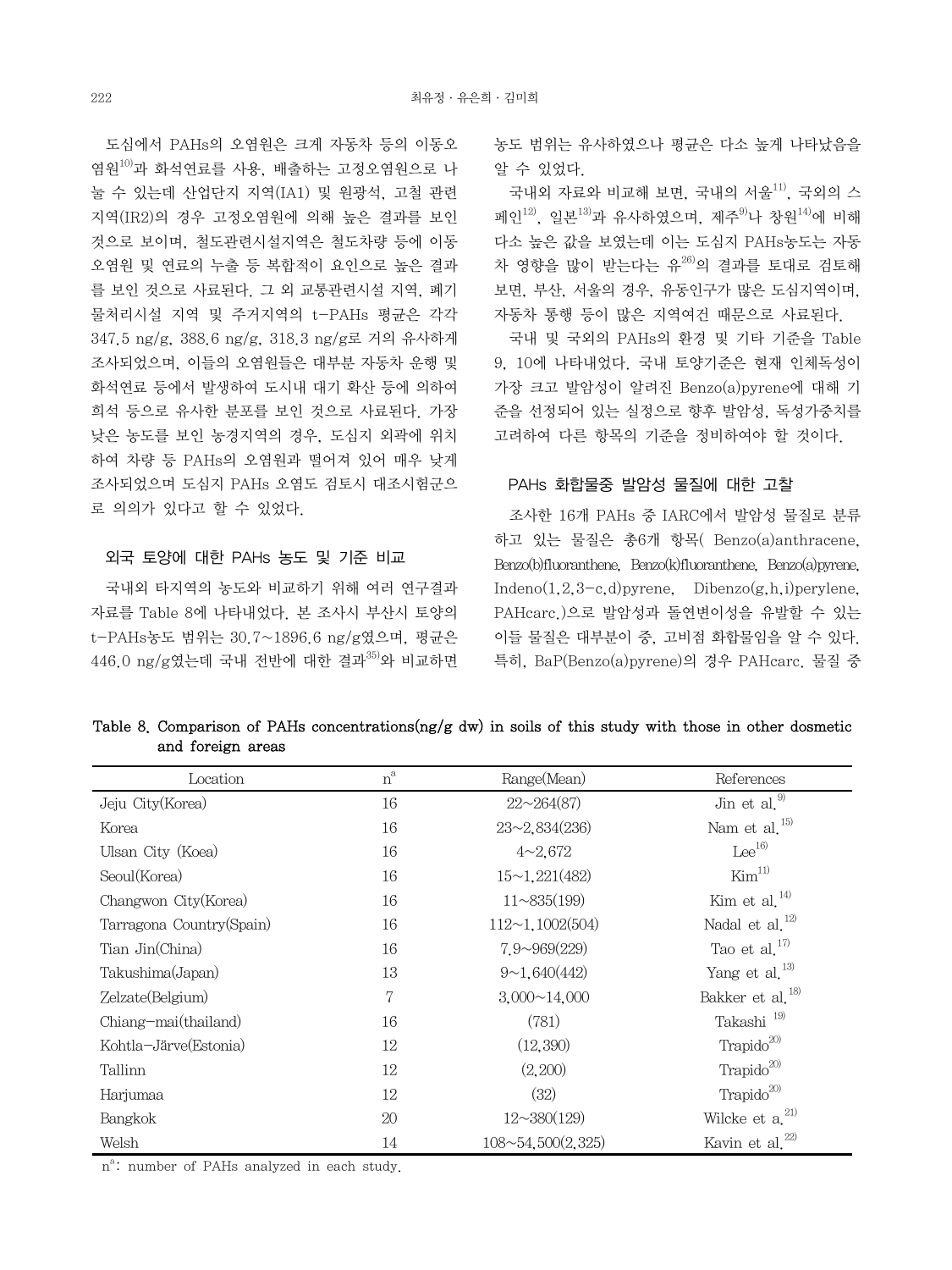단일종으로도 발암성을 일으킬 수 있는 대표적인 물질로 서 거의 모든 실험 동물에서 가능한 모든 경로를 통해 암 을 일으키는 물질로 주목되고 있으며, 내분비성 교란물질 (Endocrine Disruptors, EDs) 즉, 환경호르몬 물질중의 하나로 지적되고 있다 $4^9$ .

 본 연구결과 지역별 평균 농도는 PAHcarc. 25.4~328.8 ng/g으로 총 PAHs와 마찬가지로 지역별 편차가 심하였다. Table 5~7 및 Fig. 3에서 지역별 PAH carc. 평균농도를 보면 RA1 > IA1 > WA > TA > RA2 > AA지역 순으로 철도관련시설지역 및 공업지역에

|                             |         | USA New Jersey         |      | Korea                   |     |  |  |
|-----------------------------|---------|------------------------|------|-------------------------|-----|--|--|
| PAHs<br>(mg/Kg)             |         | 토양정화표준 <sup>23)</sup>  |      | 토양오염우려기준 <sup>24)</sup> |     |  |  |
|                             | 거주지역    | 비거주지역                  | 1지역  | 2지역                     | 3지역 |  |  |
| Phthalene                   | 6       | 17                     |      |                         |     |  |  |
| Acenaphthylene              | NA      | 300,000                |      |                         |     |  |  |
| Acenaphthene                | 3,400   | 37,000                 |      |                         |     |  |  |
| Fluorene                    | 2,300   | 24,000                 |      |                         |     |  |  |
| Phenanthrene                | NA      | 300,000                |      |                         |     |  |  |
| Anthracene                  | 17,000  | 30,000                 |      |                         |     |  |  |
| Fluoranthene                | 2,300   | 24,000                 |      |                         |     |  |  |
| Pyrene                      | 1,700   | 18,000                 |      |                         |     |  |  |
| Benz(a)anthracene           | 0,6     | $\overline{2}$         |      |                         |     |  |  |
| Chrysene                    | 62      | 230                    |      |                         |     |  |  |
| Benzo(b)fluoranthene        | 0.6     | $\mathcal{D}_{\alpha}$ |      |                         |     |  |  |
| Benzo(k)fluoranthene        | 6       | 23                     |      |                         |     |  |  |
| $Benzo(a)$ pyrene           | 0, 2    | 0.2                    | 0, 7 | $\overline{2}$          | 7   |  |  |
| Indeno $(1,2,3-c,d)$ pyrene | 0.6     | $\overline{2}$         |      |                         |     |  |  |
| $Dibenzo(a,h)$ anthracene   | 0, 2    | 0, 2                   |      |                         |     |  |  |
| Benzo(g,h,i)perylene        | 380,000 | 30,000                 |      |                         |     |  |  |

### Table 9. Individual PAH of criteria in soils

NA : not available

# Table 10. PAHs of criteria<sup>25)</sup>

|          | Country | PAH                   | Criteria             |
|----------|---------|-----------------------|----------------------|
| Air      | 이탈리아    | $Benzo(a)$ pyrene     | $1 \text{ ng/m}^3$   |
|          | 미국      | $Benzo(a)$ pyrene등 9종 | $0.2 \text{ ug/L}$   |
| water    | 음용수     | $Benzo(a)$ pyrene     | $0.005 \text{ ug/L}$ |
|          | 토양      | Benzopyrene등 6종       | $1.2 \text{ ug/L}$   |
|          | WHO     | $Benzo(a)$ pyrene     | $0.7 \text{ ug/L}$   |
| Drinking | 유럽(EEC) | Benzo(a)pyrene등 6종    | $0.2 \text{ ug/L}$   |
| water    | 캐나다     | $Benzo(a)$ pyrene     | $0.01 \text{ ug/L}$  |
|          | 네덜란드    | Benzo(a)pyrene등 6종    | $0.1 \text{ ug/L}$   |
| soils    | 구소련     | $Benzo(a)$ pyrene     | $0.02 \text{ mg/Kg}$ |
| food     | 유럽(EEC) | $Benzo(a)$ pyrene     | $0.03 \text{ ug/Kg}$ |
|          | 독일      | $Benzo(a)$ pyrene     | $1 \text{ ug/Kg}$    |
| 목재보존재    | 유럽(EEC) | $Benzo(a)$ pyrene     | $50 \text{ mg/Kg}$   |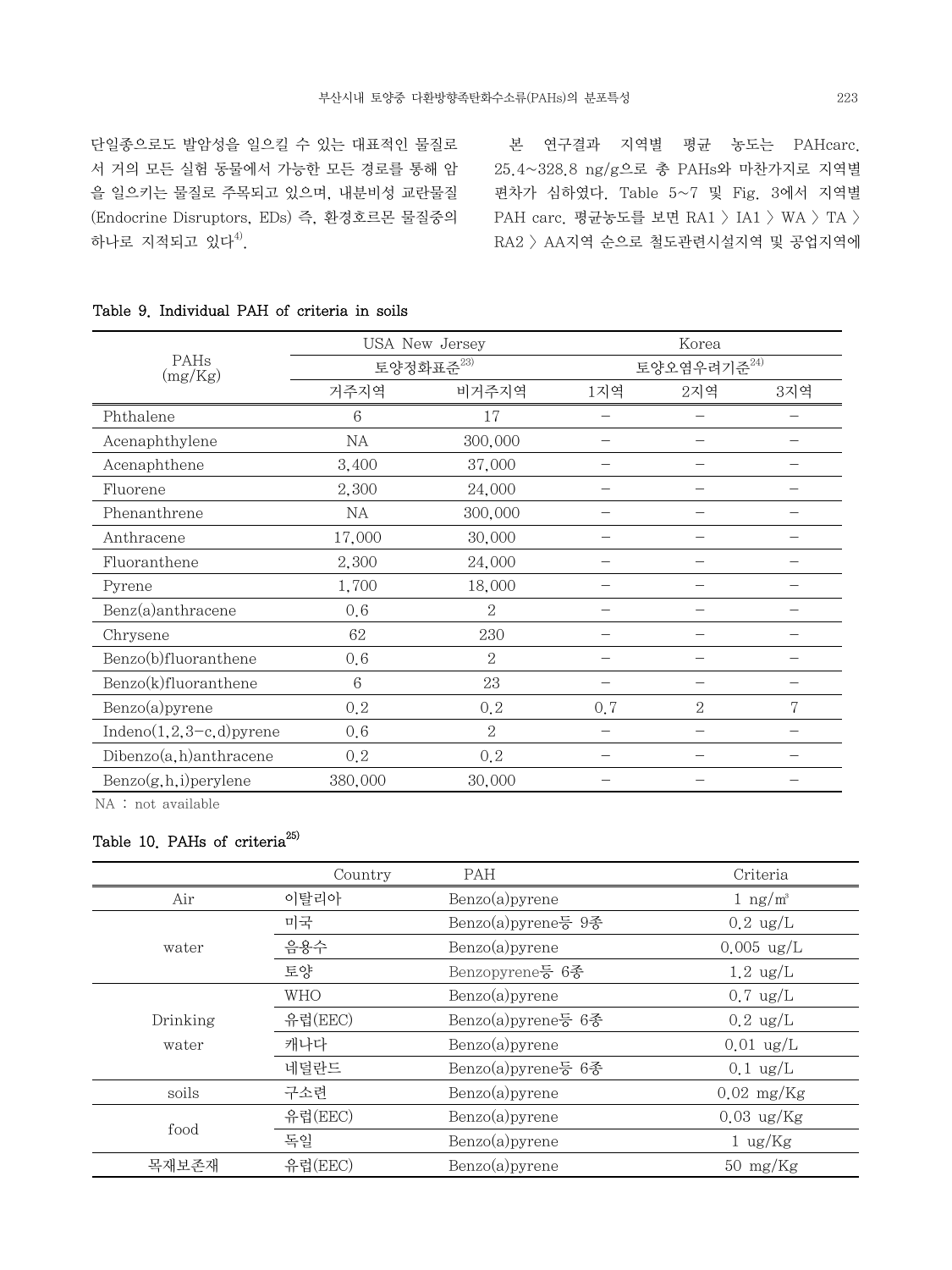서의 PAHcarc. 농도가 다른 지역에 비하여 상대적으로 더 높게 검출되었기 때문인 것으로 판단되었다.

 Table 11는 지역별 PAH carc. 및 BaP 평균농도를 t-PAH에 환산하여 표시한 것으로 지역별 차이를 볼 수 있으며, AA지역의 경우, 저비점의 PAH가 검출되지 않아 상대적으로 높은 수치를 보인 것이며, 다른 지역의 결과 는 PAH carc.가 27.1~54.4, BaP 4.7~8.1%의 범위를 보였다.

 또한, PAHcarc. 항목간의 상관계수를 Fig. 4에 나타내 었으며, PAHcarc.와 t-PAHs의 상관계수는 0.925로 유 등<sup>26)</sup>이 발표한 0.9631가 유사하였다. PAHcarc.과 BaP 의 상관계수 역시 0.8001로 높은 상관성을 보였다.

 PAHs와 같이 개별 화합물들의 독성기전이 동일할 경 우, 이들의 노출평가는 화합물을 대표할 수 있는 물질의 독성을 기준으로 상대독성계수(toxic equivalency factors, TEFs, Table 12)를 정하여 동시노출에 대한 노 출평가를 실시하여 평가할 수 있으며, US EPA에서는 독 성이 강한 benzo(a)pyrene의 TEF 값을 1로 하여 다른 PAH에 대해 상대적 TEF를 정하고 있는데, 이를 활용하 여 식품의약품안정청에서 식품 중 PAHs 함량에 TEF 값 을 곱하여 TEQ(Toxic Equivalent) 값으로 독성평가를 실시하여 결과를 공개하기도 하였다 $^{27)}$ . 본 연구에서도 지



Fig. 3. Concentration of PAHcarc., BaP and t-PAHs.



Fig. 4. Correlation of A(PAHcarc. and t-PAHs), B(BaP and PAHcarc).

Table 11. Ratio between BaP, PAHcarc. and t-PAHs

| Katıc               |                 |      |      | ΛC<br>IA4 | W A         |                 |              |
|---------------------|-----------------|------|------|-----------|-------------|-----------------|--------------|
| $BaP/t-PAH$ %       | $\sim$ . $\sim$ | ≄.   | .    | . .       | $\check{ }$ | $J_{\bullet}$ . | $\Delta$ 0.0 |
| $PAHcarc/t-PAH(\%)$ |                 | 43.0 | 46.3 | 41.1      | 44.         |                 | 70           |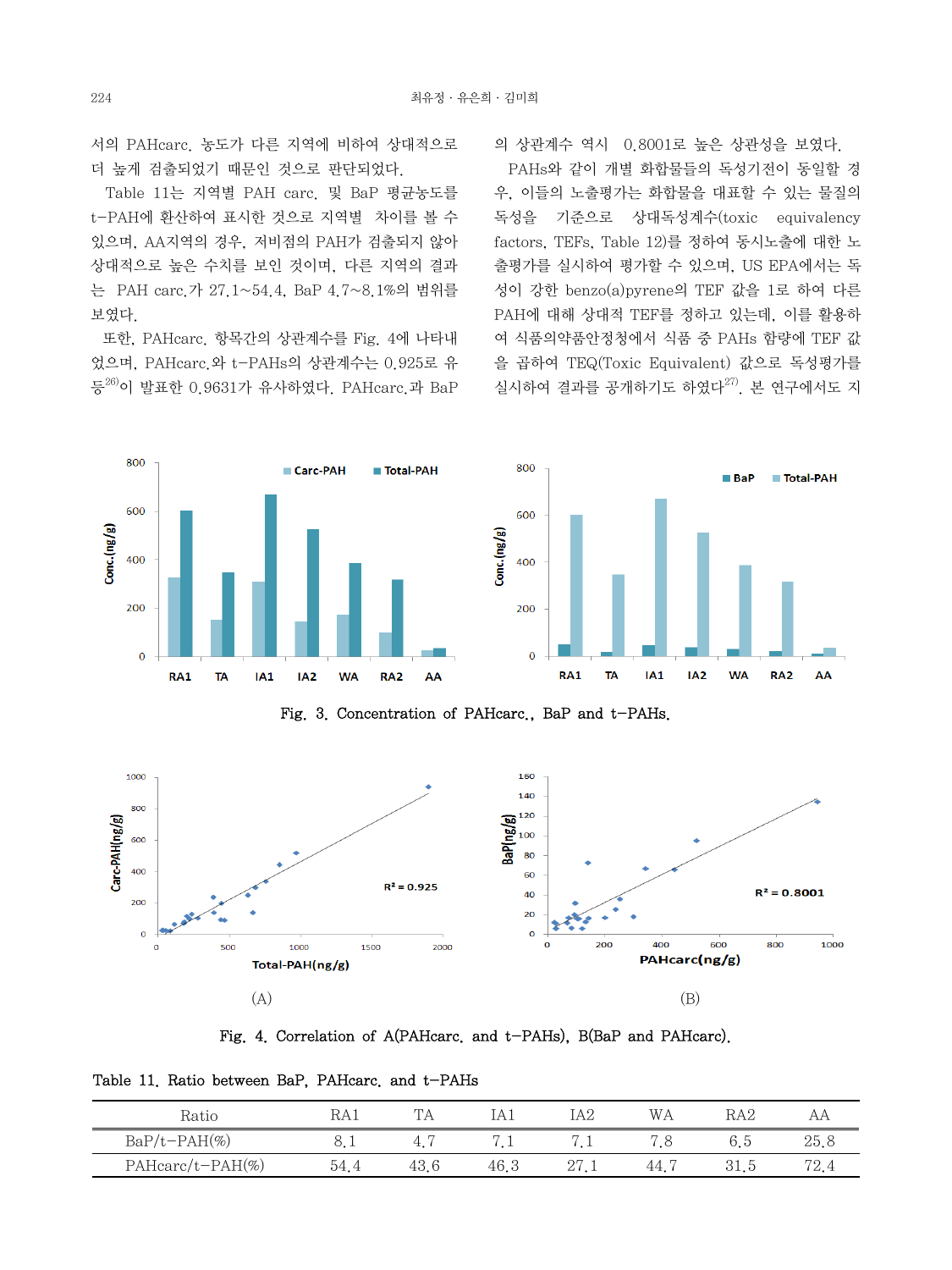역별 평균 t-PAH로 PAHs의 TEQ를 구하여 Table 13에 나타내었으며, 이 표를 보면 t-PAH(ng/g)를 t-PAH(ng TEQ/g)로 환산할 시 큰 수치 변화가 있음을 알 수 있었 다. 따라서, t-PAH농도를 나타낼 때 항목별 생성기원 추

정이나 추이검토 과정에서 원농도 표시가 유용하더라도 실제 인체위해성 평가시나 환경기준 선정시는 상대독성계 수를 감안한 평가가 유용할 것으로 사료된다.

|  |  | Table 12. Toxicity Equivalent Factors(TEFs) of PAHs according to WHO, EPA <sup>27)</sup> |  |  |  |
|--|--|------------------------------------------------------------------------------------------|--|--|--|
|  |  |                                                                                          |  |  |  |

| PAHs                           | abb   | WHO                      | <b>EPA</b> |
|--------------------------------|-------|--------------------------|------------|
| Naphthalene                    | NaP   |                          | 0.001      |
| Acenaphthylene                 | AcPy  |                          | 0.001      |
| Acenaphthene                   | AcP   |                          | 0.001      |
| Fluorene                       | Flu   | $\overline{\phantom{0}}$ | 0.001      |
| Phenanthrene                   | PhA   |                          | 0.001      |
| Anthracene                     | AnT   |                          | 0.01       |
| Fluoranthene                   | FluA  |                          | 0.001      |
| Pyrene                         | Pyr   |                          | 0.001      |
| benz[a]anthracene              | BaA   | 0,1                      | 0,1        |
| Chrysene                       | Chr   | 0.01                     | 0.01       |
| Benzo(b)fluoranthene           | BbF   | 0,1                      | 0,1        |
| Benzo(k)fluoranthene           | BkF   | 0,1                      | 0,1        |
| $Benzo(a)$ pyrene              | BaP   | 1,0                      | 1,0        |
| Indeno $(1, 2, 3-c, d)$ pyrene | InP   | 1,0                      | 1,0        |
| Dibenz(a, h)anthrathene        | DbA   | 0.01                     | 0.01       |
| $Benzo(g, h, i)$ perylene      | Bghip | 0,1                      | 0.1        |

# Table 13. Comparison of  $t-PAH(ngTEQ/g)$  and  $t-PAH(ng/g)$  by TEFs

| PAHs                            |       | Toxicity<br>Equivalent<br>Factors(EPA) | RA1   | TA    | IA1   | IA <sub>2</sub> | WА       | RA2   | AA   |
|---------------------------------|-------|----------------------------------------|-------|-------|-------|-----------------|----------|-------|------|
| Naphthalene                     | NaP   | 0.001                                  | 0,0   | 0,0   | 0,0   | 0,0             | 0,0      | 0,0   | 0,0  |
| Acenaphthylene                  | AcPy  | 0.001                                  | 0,0   | 0.0   | 0.0   | 0,0             | 0,0      | 0,0   | 0,0  |
| Acenaphthene                    | AcP   | 0.001                                  | 0.0   | 0.0   | 0.0   | 0,0             | 0,0      | 0,0   | 0.0  |
| Fluorene                        | Flu   | 0.001                                  | 0,0   | 0.0   | 0.0   | 0,0             | 0,0      | 0,0   | 0.0  |
| Phenanthrene                    | PhA   | 0.001                                  | 0,0   | 0.0   | 0,1   | 0,0             | 0,0      | 0,0   | 0.0  |
| Anthracene                      | AnT   | 0.01                                   | 0,1   | 0,1   | 0.1   | 0.3             | 0,1      | 0, 2  | 0,0  |
| Fluoranthene                    | FluA  | 0.001                                  | 0,1   | 0.0   | 0.0   | 0,1             | 0,0      | 0,0   | 0.0  |
| Pyrene                          | Pyr   | 0.001                                  | 0,1   | 0.0   | 0,1   | 0,1             | 0,0      | 0,0   | 0,0  |
| benz[a]anthracene               | BaA   | 0,1                                    | 3.2   | 1.9   | 4.0   | 4.2             | 2.3      | 2.0   | 0,0  |
| Chrysene                        | Chr   | 0.01                                   | 0.5   | 0.6   | 0.5   | 1,1             | 0,4      | 0,3   | 0.0  |
| Benzo(b)fluoranthene            | BbF   | 0,1                                    | 7.7   | 4.2   | 7.3   | 1.8             | 4.7      | 2.2   | 0.9  |
| Benzo(k)fluoranthene            | BkF   | 0,1                                    | 5.2   | 3.4   | 4.2   | 1.2             | 2.6      | 1.2   | 0, 2 |
| $Benzo(a)$ pyrene               | BaP   | 1                                      | 48.8  | 16.5  | 47.6  | 37.2            | $30.2\,$ | 20.6  | 9.0  |
| Indeno $(1,2,3-c,d)$ pyrene InP |       | $\mathbf{1}$                           | 92.7  | 36.7  | 96.9  | 30.5            | 40.8     | 21.4  | 5.8  |
| $Dibenz(a,h)$ anthrathene       | DbA   | 0.01                                   | 0.3   | 0,0   | 0,1   | 0,0             | 0,1      | 0,0   | 0,0  |
| Benzo(g,h,i)perylene            | Bghip | 0,1                                    | 6.5   | 2.1   | 6.2   | 6.3             | 3.4      | 3.0   | 0.7  |
| $t$ -PAH $(ngTEQ/g)$            |       |                                        | 165.1 | 65.5  | 167.3 | 82.9            | 84.7     | 51.2  | 16.6 |
| $t-PAH(ng/g)$                   |       |                                        | 604.3 | 347.5 | 669.7 | 527.1           | 388.6    | 318.3 | 35.1 |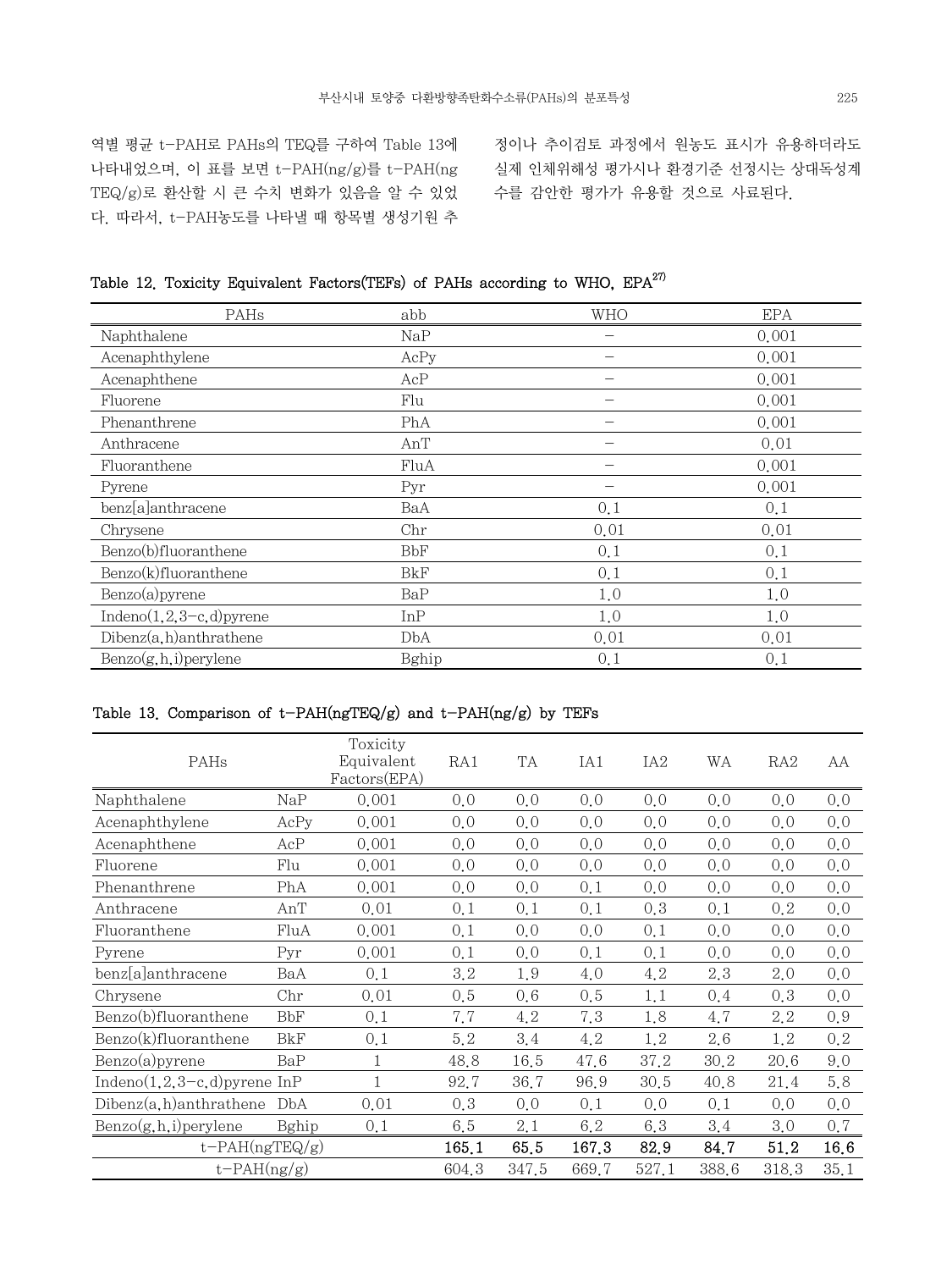#### 환상별 개별 PAHs 화합물의 분포 특성

 벤젠환별 PAHs 화합물의 분포특성을 검토하기 위하여 지역별로 각 환상별 농도의 합과 전체 PAHs에 대한 분율 을 Table 14와 Fig. 5에 나타내었다.

 2-ring(NaP), 3-ring(AcPy, AcP, Flu, PhA, AnT), 4-ring(FluA, Pyr, Chr,BaA), 5-ring(BbF, BkF, BaP, DbA), 6-ring(InP, Bghip)의 비율은 RA1 지역의 경우, 0.0, 8.9, 31.3, 33.8, 26.1%의 순으로 5-ring의 PAHs가 가장 높게 나타났으며, TA지역은 1.2, 18.6, 35.8, 27.7, 16.7%로 4-ring의 PAHs가 35.8%로 가장 높은 비율을 차지하고 있었고, 전체 평균 을 검토하면 0.6 17.1 35.2 25.8 21.3%로 4-ring> 5-ring> 3-ring > 6-ring > 2-ring의 순으로 나타남 을 알 수 있었다. 이는 전반적으로 저비점 화합물의 농도 분포는 낮았으며, 3~4개의 벤젠환을 가지고 있는 중․고비 점 PAHs 화합물로 갈수록 농도분포가 증가하는 경향을

보이고 있었다. 또한, 벤젠환이 5~6개인 고비점 화합물 의 농도에 대해서도 중․고비점 화합물이 상대적으로 높은 농도 수준을 나타내고 있음을 알 수 있었다.

 PAHs 화합물의 개별 분포특성을 검토하기 위하여 항 목별 PAHs의 농도를 Fig. 6에 나타내었으며, 그 결과 Chr, AcP, Flu, DbA순으로 높은 분포를 보이고 있음을 알 수 있었다.

 각 지역별 토양의 개별 PAHs의 전체 PAHs에 대한 분 율과 개별농도 분포도를 Table 15와 Fig. 7에 나타내었 다. 대체적으로 저비점 화합물의 농도분포는 낮았으며, 중․고비점 PAHs 화합물로 갈수록 농도분포가 증가하는 경향을 보이고 있었으나 지역별 편차는 존재하였다. 이처 럼 지역에 따라 주요 PAHs의 분포에 차이를 보이는 것은 명확히 설명하기는 어려우나 오염원의 종류, 연소시에 사 용된 유기물 또는 화석연료의 종류, 연소 온도 등과 생성 된 PAHs의 기상확산 등의 복합적인 영향에 의한 것으로 사료된다고 진 등 $^{9}$ 은 언급하였다.

Table 14. Average concentration and ratio of compounds with respect to the benzene ring number with area

| PAHs                                                                                           | Total                                                                                |   | RA1                                                                           |      | TA                                                                                                                          |  | IA1 |  | IA <sub>2</sub> |  | <b>WA</b> |      | RA <sub>2</sub> |                | AA |
|------------------------------------------------------------------------------------------------|--------------------------------------------------------------------------------------|---|-------------------------------------------------------------------------------|------|-----------------------------------------------------------------------------------------------------------------------------|--|-----|--|-----------------|--|-----------|------|-----------------|----------------|----|
|                                                                                                | ng/g                                                                                 | % | ng/g                                                                          | $\%$ | $\frac{\text{ng}}{\text{g}}$ % $\frac{\text{ng}}{\text{g}}$ % $\frac{\text{ng}}{\text{g}}$ % $\frac{\text{ng}}{\text{g}}$ % |  |     |  |                 |  |           | ng/g |                 | $\%$ ng/g $\%$ |    |
| $2$ -ring                                                                                      | 2.575 0.6                                                                            |   | 0.0                                                                           | 0.0  | 4.2 1.2 5.1 0.8 0.0 0.0 3.0 0.8 4.4 1.4 0.0 0.0                                                                             |  |     |  |                 |  |           |      |                 |                |    |
| $3$ -ring                                                                                      |                                                                                      |   | 76.1 17.1 53.6 8.9 64.6 18.6 151.6 22.6 81.6 15.5 60.8 15.6 79.4 24.9 3.0 8.7 |      |                                                                                                                             |  |     |  |                 |  |           |      |                 |                |    |
| $4$ -ring 157.2 35.2 189.1 31.3 124.5 35.8 181.0 27.0 281.5 53.4 139.9 36.0 124.3 39.0 0.0 0.0 |                                                                                      |   |                                                                               |      |                                                                                                                             |  |     |  |                 |  |           |      |                 |                |    |
| $5 - \text{ring}$                                                                              | 115 2 25 8 204 0 33 8 96 2 27 7 17 2 7 25 8 70 7 13 4 109 9 28 3 58 8 18 5 19 6 55 8 |   |                                                                               |      |                                                                                                                             |  |     |  |                 |  |           |      |                 |                |    |
| 6-ring                                                                                         | 94.97 21.3 157.6 26.1 58.1 16.7 159.3 23.8 93.3 17.7 75.0 19.3 51.5 16.2 12.5 35.5   |   |                                                                               |      |                                                                                                                             |  |     |  |                 |  |           |      |                 |                |    |



Fig. 5. Average concentration and ratio of compounds with respect to the benzene ring number with area.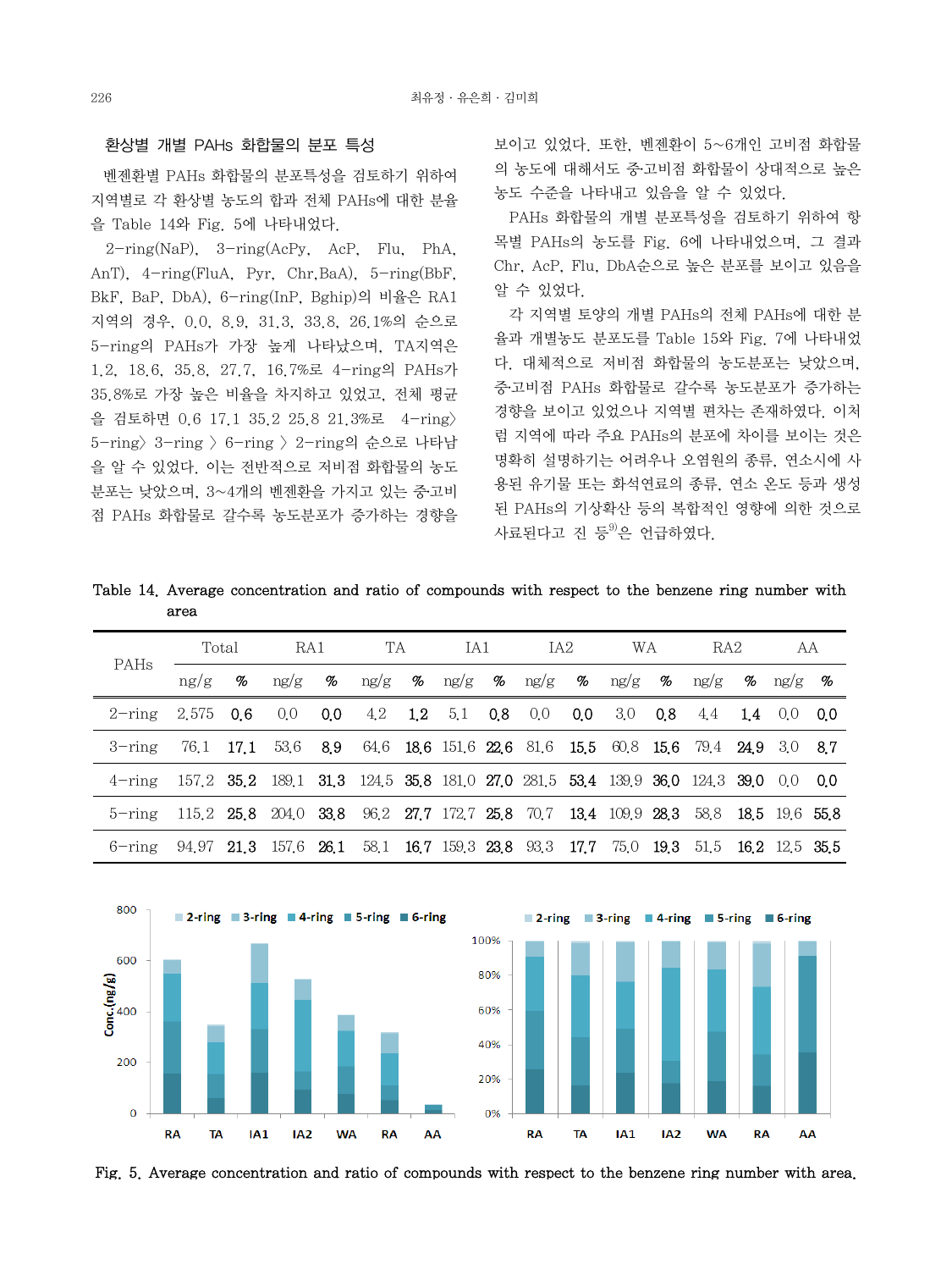

Fig. 6. Individual PAH concentrations.

Table 15. Relative abundance(%) of average individual PAH to average t-PAHs with area

| Compounds                   |            | RA1  | TA   | IA1  | IA <sub>2</sub> | WA      | RA2  | AA   |
|-----------------------------|------------|------|------|------|-----------------|---------|------|------|
| Naphthalene                 | NaP        | 0.0  | 1.2  | 0.8  | 0.0             | 0.8     | 1.4  | 0,0  |
| Acenaphthylene              | AcPy       | 0,1  | 0.3  | 0.6  | 0.0             | 0.0     | 0,0  | 0.0  |
| Acenaphthene                | AcP        | 0.8  | 3.4  | 1.8  | 0.4             | 2.1     | 1.9  | 8.7  |
| Fluorene                    | Flu        | 1,0  | 2.7  | 5.2  | 1.9             | 2.7     | 5.7  | 0,0  |
| Phenanthrene                | PhA        | 5.6  | 8.4  | 13.4 | 7.1             | 8.3     | 9.9  | 0,0  |
| Anthracene                  | AnT        | 1.3  | 3.8  | 1.5  | 6.0             | $2.5\,$ | 7.5  | 0,0  |
| Fluoranthene                | FluA       | 9.2  | 4.9  | 5.7  | 12.6            | 9.5     | 8.9  | 0.0  |
| Pyrene                      | Pyr        | 8.8  | 8.3  | 7.5  | 11.9            | 11.5    | 12.9 | 0,0  |
| benz[a]anthracene           | BaA        | 5.3  | 5.3  | 6.0  | 7.9             | 5.9     | 6.3  | 0,0  |
| Chrysene                    | Chr        | 8.0  | 17.3 | 7.8  | 20.9            | 9.1     | 10.8 | 0,0  |
| Benzo(b)fluoranthene        | <b>BbF</b> | 12.8 | 12.0 | 11.0 | 3.4             | 12.0    | 6.8  | 25.0 |
| Benzo(k)fluoranthene        | <b>BkF</b> | 8.5  | 9.7  | 6.3  | 2.3             | 6.8     | 3.8  | 5.0  |
| $Benzo(a)$ pyrene           | BaP        | 8.1  | 4.7  | 7.1  | 7.1             | 7.8     | 6.5  | 25,8 |
| Indeno $(1,2,3-c,d)$ pyrene | InP        | 15.3 | 10.5 | 14.5 | 5.8             | 10.5    | 6.7  | 16.6 |
| $Dibenz(a,h)$ anthrathene   | DbA        | 4.3  | 1.3  | 1.4  | 0.6             | 1.7     | 1.4  | 0,0  |
| $Benzo(g, h, i)$ perylene   | Bghip      | 10.7 | 6.2  | 9.3  | 11.9            | 8.8     | 9.5  | 19.0 |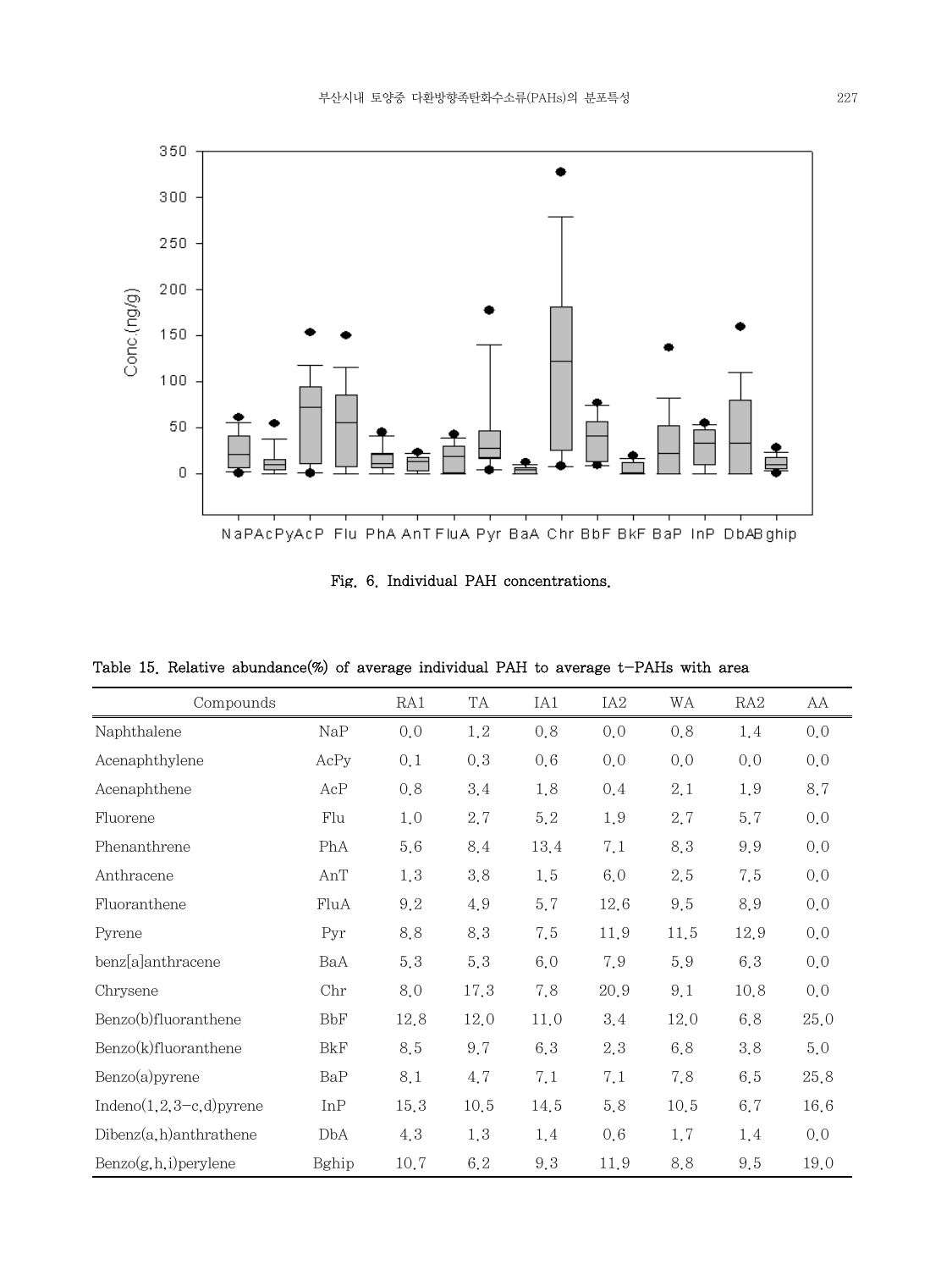











Agricultural area, AA



Fig. 7. Individual PAH concentrations according to the sampling group.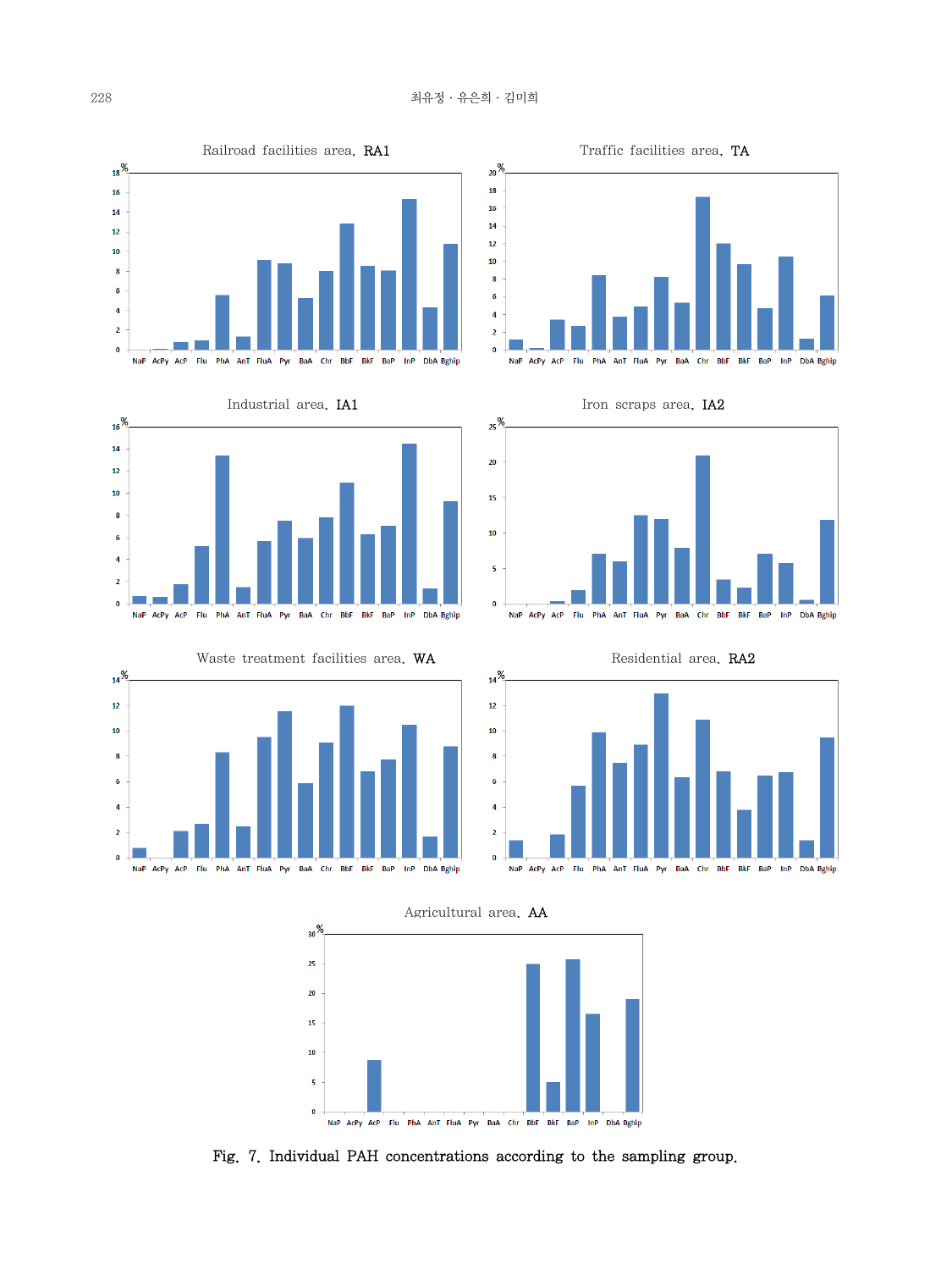#### PAHs 오염원 파악

 Dong and Lee28)는 기존 연구자료의 배출원 자료를 이 용하여 PhA, FluA는 디젤엔진 자동차, BghiP는 가솔린 엔진 자동차, FluA, Flu, Pyr, BbF, InP 등은 산업시설 의 오일연소, AnT, BkF 등은 목재연소에 의한 배출원별 주요 PAHs 성분으로 예측하였다. 지역별 PAHs기원 항 목에 대한 함량비(관련 PAH항목에 대한 평균)를 Fig. 8 에 나타낸 결과 지역별 오염원 기원은 디젤, 가솔린엔진 자동차에 의한 오염이 거의 대부분이고 오일연소에 의한 오염이 다음으로 높게 나타났으며, 목재에 의한 오염은 다소 낮게 나타남을 알 수 있었다. 이는 Nilsen 등 $^{29}$  이 도시지역에서의 PAHs의 주 배출원은 이동오염원에 따른 오염의 기여도가 가장 큰 것으로 발표한 결과와 일치하였다.

 16종의 PAHs 중 오염원을 추정할 수 있는 여러 parameter 중 일반적으로 많이 판단하는 parameter가 Phenanthrene/Anthracene(Phe/Ant)의 비와 Fluoranthene/ Pyrene(Fle/Pyr)의 비율이다. 일반적으로 Phe/Ant의 비가 10보다 작고, Fle/Pyr의 비가 1보다 크면 오염원은 열분해이고, 반대로 Phe/Ant의 비가 10보다 크고, Fle/Pyr의 비가 1보다 작으면 오염원은 화석연료로 알려 져 있는데30,31), Fig. 9를 살펴보면 대부분 Phe/Ant의 비 가 10보다 작고, Fle/Pyr의 비는 1보다 큰 지점들이 다소 분포하여, 이들 지점들은 열분해로 인한 영향을 받는다고 판단되었다. Fig. 9에서 주목할 지점은 IA1-2 지점으로 이 지점은 앞에서 언급했던 것처럼 산업지역내 발전시설 이 위치한 인근 지역으로 화석연료 사용에 따른 오염원 노 출로 인해 높게 나타난 것으로 사료된다.

 또한, Phe/Ant비와 Fle/Pyr비를 이용해 또 다른 방법 으로 PAHs의 오염기원을 밝힌 Yang 등 $32$ 은 Phe/Ant비 가 약 3이면 자동차 배기가스, 50이상이면 유류오염의 기



Fig. 8. average of Relative abundance(%)a with area for the PAHs origin.

( $^{\circ}$  Relative abundance(%) of average individual PAH to average t-PAHs)



Fig. 9. Relationship between FluA/Pyr and PhA/AnT.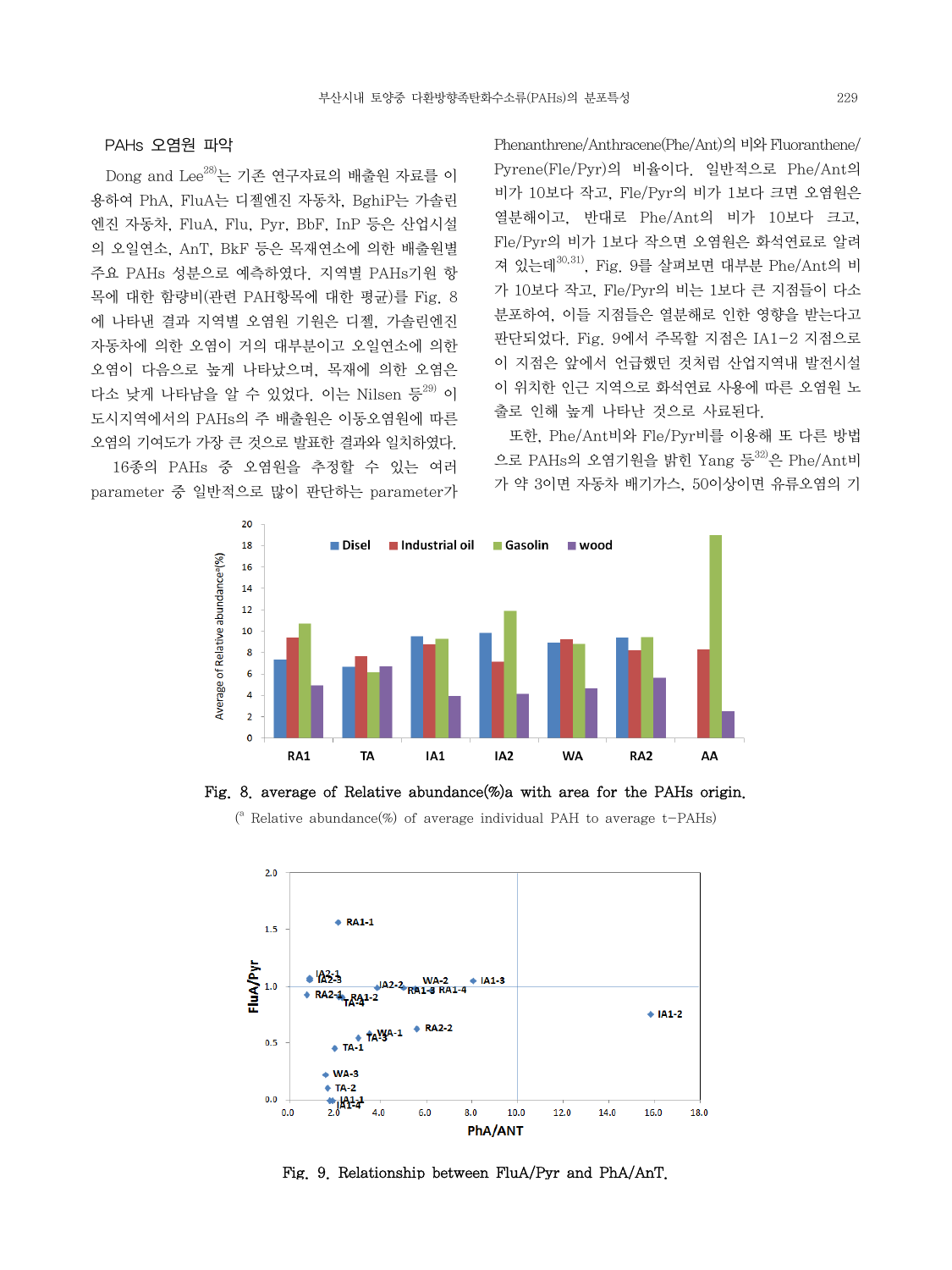$\overline{1.2}$ 

 $\overline{1.0}$  $0.5$ 

 $\overline{0}$  $\overline{a}$ 

nP/(InP+Bghip)

원으로 보고, Fle/Pyr비가 1이하이면 연소기원, 1보다 클 경우에는 유류오염의 기원으로 분류하였다. Fig. 9을 보면, TA와 RA2 전 지점을 포함하여, 많은 지점이 Fle/Pyr비가 1이하로 유류오염 보다는 자동차 배기가스, 화석연료 등의 연소에 의한 기원으로 사료되며, RA1-1, IA2-1,2l 등 일부 지점들은 유류오염에 의한 기원으로 판단된다. Phe/Ant비 역시 많은 지점들이 2~4로 자동차 배기가스에 의한 오염기원으로 판단되며 앞에서 언급한 것과 유사하였다.

 박 등32)과 Guo 등34)은 자동차의 영향을 판단하고자 InP/BgP의 비율을 제시하였는데, 디젤과 가솔린 자동차 매연에 의한 기원을 알기 위해서 이 비가 1.1~1.2 정도 이면 디젤엔진, 3.5~3.8 정도이면 가솔린엔진의 영향을 받는 것으로 보고하고 있다. 본 연구 결과 Fig. 10에서 나타낸 것처럼 InP/BgP의 비는 약간의 차이는 있었지만 대부분의 지점에서 1.0 부근으로 나타나 본 연구대상의 토양의 PAHs의 배출기원의 대부분은 디젤차량의 영향인

InP/(InP+Bghip)

것으로 판단되었다. 또한, Fang et al.  $35$ )이 제시한 InP/(InP+BghiP)의 비율로 이 비가 0.18 부근이면 가솔 린엔진, 0.35~0.7 정도이면 디젤엔진의 영향을 받는 것 으로 알려져 있는데, 본 연구에서는 총 23개 지점중 3개지 점이 0.27이하였으며, 나머지 지점은 0.34~0.7의 범위로 나타나 이 또한 디젤엔진 자동차의 영향으로 조사되었다.

#### PAHs와 TPH 상관성 검토

 PAHs는 식물과 미생물의 대사 및 화산활동 등 자연적 인 오염원과 화석연료 또는 유기물질의 불완전 연소와 기 름누출 등 인위적 오염원에 의해 생성되는 것으로 알려져 있다 $^{10}$ . 따라서, 토양 중 유류오염의 지표가 되는 석유계 총탄화수소(TPH)는 토양 중 PAHs 생성의 주요 원인자일 것으로 서로의 상관성을 검토하여 PAHs 생성기작을 살 펴보고자 한다.

부산시내 7개지역 23개 지점에 대한 PAHs와 TPH의



Fig. 10. The ratio of InP/BghiP and InP/(InP+BghiP) according to the sampling sites.

**TPH** 



Fig. 11. Correlation between t-PAHs and TPH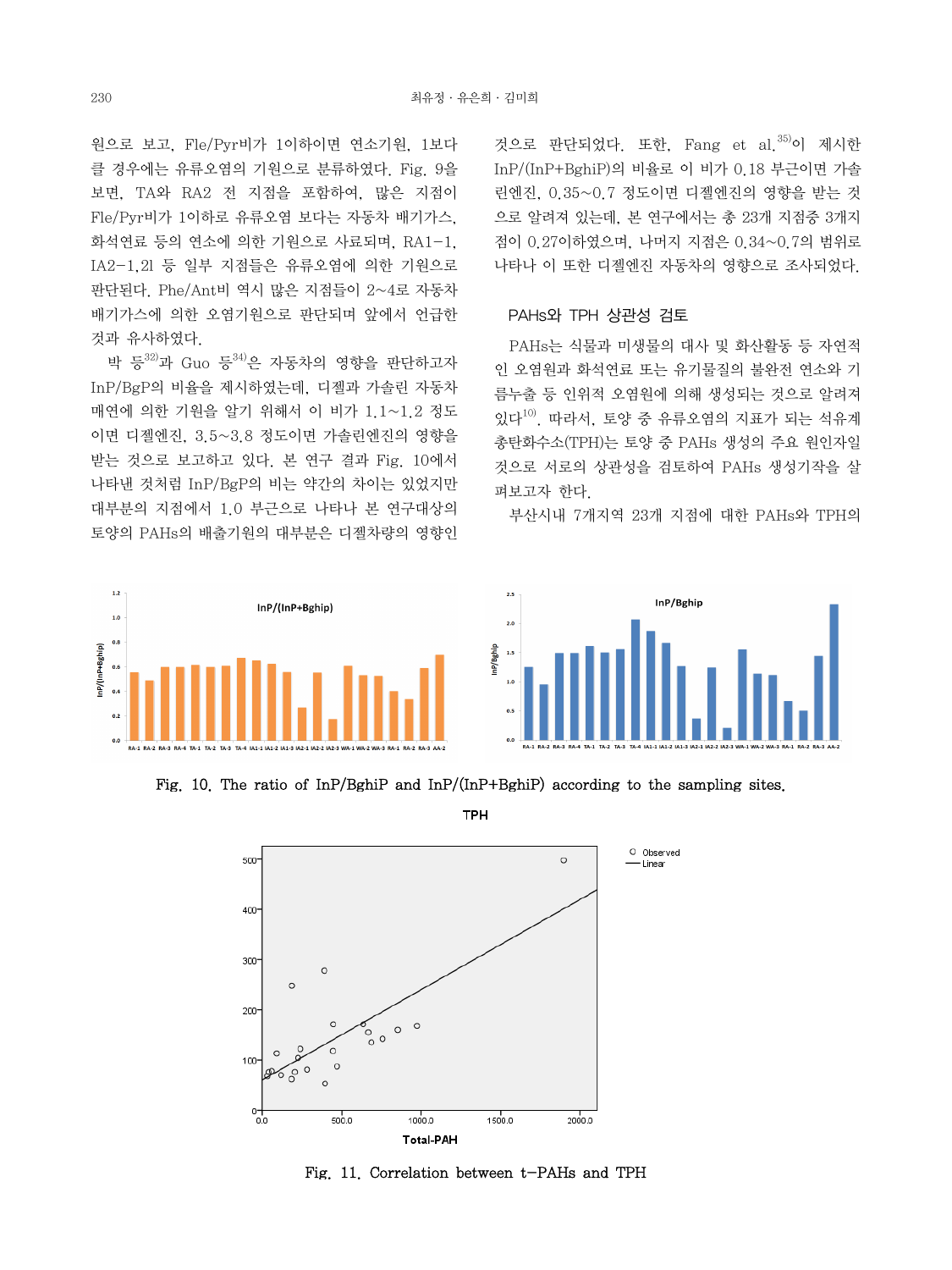상관관계를 Fig. 11과 Table 16에 나타내었다. t-PAHs 와 TPH의 상관계수는 0.773으로 높은 상관계수를 보였 으며, 이는 백36)이 발표한 0.838보다 다소 낮은 수치로 연구대상 선정기준, TPH 노출시간 등 복합적인 요인때문 으로 수치의 차이를 보인 것으로 사료된다. 개별 PAH 항 목과 TPH와의 상관성을 살펴보면, Phenanthrene(PhA) 0.808, Benzo(b)fluoranthene(BbF) 0.741, Indeno(1,2,3 c,d)pyrene(InP) 0.806, Benzo(g,h,i)perylene(Bghip) 0.748로 4개 항목이 0.7이상의 높은 상관관계를 보였으 며, 그 외 다른 항목들도 대부분 0.5이상의 상관성이 있 음을 알 수 있었다. 상관성이 낮은 NaP, AnT, Chr는 PAHs 생성기원 물질 및 오염원 노출기간, PAHs의 대기 중 거동에 따른 복합적 원인으로 상관성이 떨어진 것으로 추정된다.

#### 토양깊이별 PAHs의 분포 특성

 토양의 깊이별 PAHs 분포 형태를 파악코자 유류 오염 등이 예상되는 PAHs 고농도 예측 지역별 한 지점씩 4개

지점의 표토(0m), 중간토(~2m), 심토(3m~)에 대해 PAHs 및 TPH 농도를 조사해 보았다. 조사 대상 지역은 철도관련시설 지역(Railroad facilities area, RA1), 교 통관련시설 지역(Traffic facilities area, TA), 산업단지 등 지역(Industrial area, IA1), 원광석,고철 관련지역 (Iron scraps fields area, IA2)이었으며 연구결과는 Fig. 12 및 Table 17과 같다. Fig. 12에서 TA-1, IA1-2 지점은 표토의 t-PAH농도가 높게 나타났으며, 이는 PAHs의 오염경로가 대기확산 오염원에 의한 침적 이란 기존 연구결과 $^{18)}$  등과 일치하였고, TPH농도 앞 항 에서 거론한 것과 마찬가지로 서로의 상관성을 보임을 알 수 있었다. 그러나, RA1-1, IA2-2은 표토보다 중간토, 심토의 PAHs 농도가 9배 가량 높은 농도를 보여 토양오 염도가 심하였으며, TPH 농도 역시 상관성이 거의 없는 결과를 보였다. RA1-1은 철도관련 시설지역으로 Chrysene, Benzo(b)fluoranthene, Benzo(k)fluoranthene, Indeno(1,2,3-c,d)pyrene의 농도가 높았으며, 이 중 Benzo(b)fluoranthene, Indeno $(1,2,3-c,d)$ pyrene은

Table 16. Correlation between each PAH, t-PAHs and TPH

|          | NaP   | AcPy                               | AcP               | Flu         | PhA         | AnT                                                                                       | FluA        | Pyr               | BaA               | Chr   | <b>BbF</b>  | BkF               | BaP         | InP               | DbA         |                   | Bghip t-PAH | TPH |
|----------|-------|------------------------------------|-------------------|-------------|-------------|-------------------------------------------------------------------------------------------|-------------|-------------------|-------------------|-------|-------------|-------------------|-------------|-------------------|-------------|-------------------|-------------|-----|
| NaP      | 1.000 |                                    |                   |             |             |                                                                                           |             |                   |                   |       |             |                   |             |                   |             |                   |             |     |
| AcPy     | 0.595 | 1,000                              |                   |             |             |                                                                                           |             |                   |                   |       |             |                   |             |                   |             |                   |             |     |
| AcP      | 0.576 | 0.715                              | 1.000             |             |             |                                                                                           |             |                   |                   |       |             |                   |             |                   |             |                   |             |     |
| Flu      | 0.458 | 0.808                              | 0.671             | 1.000       |             |                                                                                           |             |                   |                   |       |             |                   |             |                   |             |                   |             |     |
| PhA      | 0.350 | 0.697                              | 0.691 0.856 1.000 |             |             |                                                                                           |             |                   |                   |       |             |                   |             |                   |             |                   |             |     |
| AnT      |       | $-0.067 -0.038 -0.218$ 0.238 0.196 |                   |             |             | 1.000                                                                                     |             |                   |                   |       |             |                   |             |                   |             |                   |             |     |
| FluA     | 0.127 | 0.353                              | 0.179 0.463 0.635 |             |             | 0.418                                                                                     | 1.000       |                   |                   |       |             |                   |             |                   |             |                   |             |     |
| Pyr      | 0.193 | 0.386                              | 0.346             |             | 0.569 0.772 | 0.377                                                                                     | 0.960 1.000 |                   |                   |       |             |                   |             |                   |             |                   |             |     |
| BaA      | 0.179 | 0.517                              | 0.473             |             | 0.701 0.880 | 0.338                                                                                     |             | 0.873 0.933       | 1.000             |       |             |                   |             |                   |             |                   |             |     |
| Chr      | 0.360 | 0.388                              | 0.276             |             |             | 0.421 0.521 0.570                                                                         |             | 0.731 0.702 0.732 |                   | 1.000 |             |                   |             |                   |             |                   |             |     |
| BbF      | 0.490 | 0.684                              | 0.719             |             |             | $0.632$ $0.776$ $-0.160$ $0.592$ $0.663$ $0.725$                                          |             |                   |                   | 0.485 | 1.000       |                   |             |                   |             |                   |             |     |
| BkF      | 0.418 | 0.626                              | 0.720             |             |             | $0.576$ $0.761$ $-0.155$ $0.609$ $0.688$ $0.738$                                          |             |                   |                   | 0.469 | 0.959 1.000 |                   |             |                   |             |                   |             |     |
| BaP      | 0.064 | 0.461                              | 0.403             |             | 0.581 0.825 | 0.282 0.853 0.901 0.910 0.606 0.705 0.734 1.000                                           |             |                   |                   |       |             |                   |             |                   |             |                   |             |     |
| InP      | 0.173 | 0.565                              | 0.616             |             |             | 0.681 0.886 -0.015 0.664 0.767 0.868 0.446                                                |             |                   |                   |       |             | 0.866 0.879       | 0.879 1.000 |                   |             |                   |             |     |
| DbA      | 0.076 | 0.380                              | 0.246             | 0.249       |             | $0.331 -0.191$ $0.383$ $0.342$ $0.304$ $0.061$ $0.564$ $0.583$                            |             |                   |                   |       |             |                   |             | 0.444 0.538 1.000 |             |                   |             |     |
| Bghip    | 0.108 | 0.468                              | 0.420             | 0.638 0.866 |             | 0.266                                                                                     |             |                   | 0.846 0.907 0.940 |       |             | 0.632 0.734 0.736 | 0.957 0.913 |                   | 0.474 1.000 |                   |             |     |
| $t$ -PAH | 0.314 | 0.624                              | 0.583             | 0.736       | 0.913       | 0.245                                                                                     |             |                   | 0.846 0.912 0.961 |       |             | 0.708 0.856 0.857 | 0.929       | 0.925             |             | 0.464 0.954 1.000 |             |     |
| TPH      | 0.270 | 0.655                              | 0.527             |             |             | 0.676 0.808 0.065 0.513 0.562 0.687 0.376 0.741 0.690 0.694 0.806 0.594 0.748 0.773 1.000 |             |                   |                   |       |             |                   |             |                   |             |                   |             |     |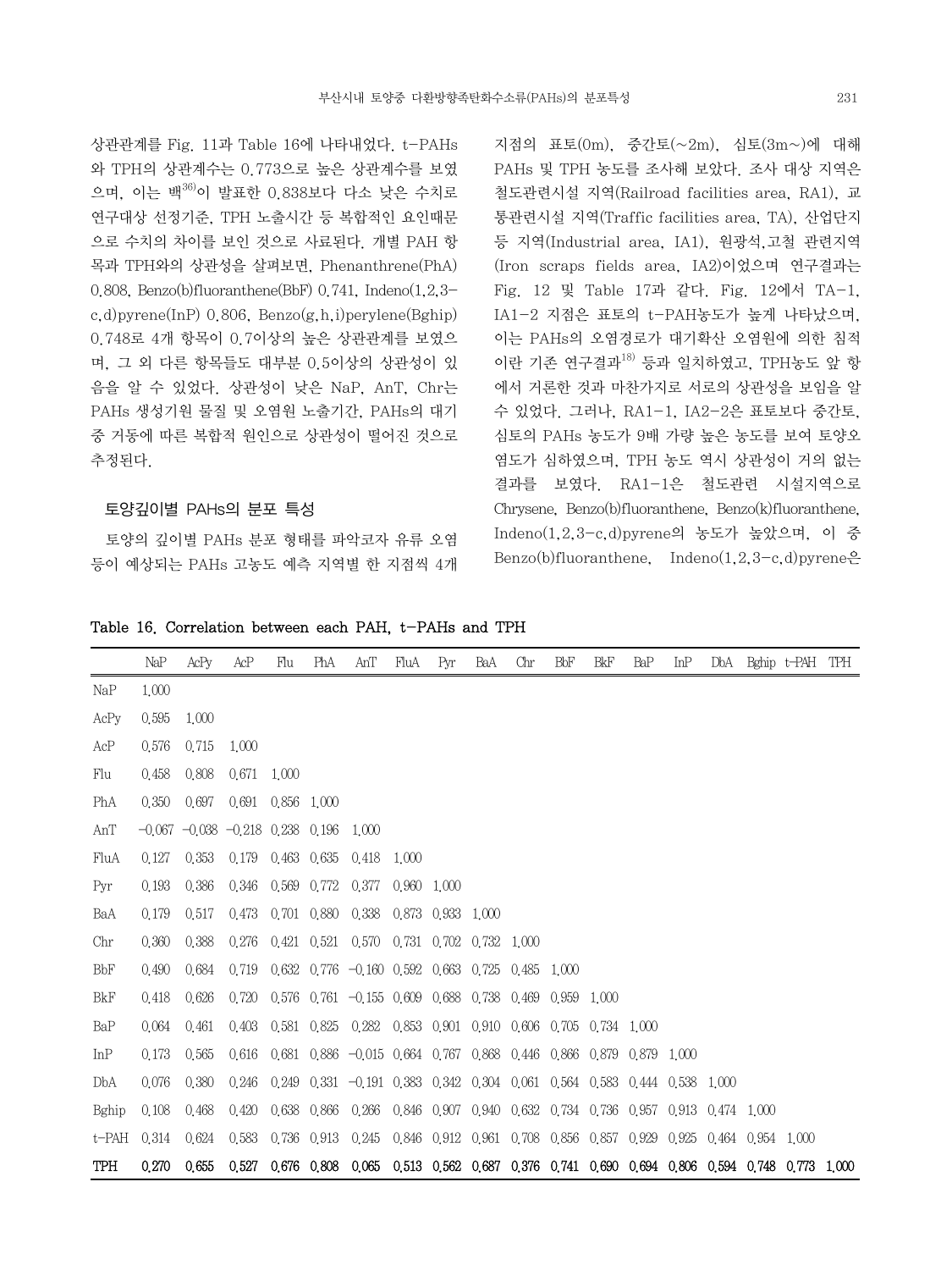공업지역 오일이 오염기원28)으로 자체 유류 사용 등에 의 한 PAHs 오염이 의심되었다. IA2-2 지점은 고철관련 지 역으로 Fluoranthene, Pyrene, Benzo(b)fluoranthene, Indeno(1,2,3-c,d)pyrene가 높게 검출되었으며, 이 중 Pyrene, Benzo(b)fluoranthene, Indeno(1,2,3-c,d)

pyrene은 공업지역 오일이 오염기원<sup>28)</sup>으로 이 지점 역시 유류에 의한 오염이 의심되었다. 이는 최37)가 고철지역 유류오염에 대해 보고한 내용과 유사한 결과였으며 이 지 점들의 구간별 세부적 오염원 파악을 위해 보다 심도있는 연구가 필요한 것으로 사료된다.



Fig. 12. t-PAHs profiles according to the sampling depth.

|  |  |  | Table 17. PAHs concentrations $\frac{mg}{g}$ according to the sampling depth |  |  |  |  |  |  |
|--|--|--|------------------------------------------------------------------------------|--|--|--|--|--|--|
|--|--|--|------------------------------------------------------------------------------|--|--|--|--|--|--|

| Compounds                   |                |              | $RA1-1$            |                |       | $TA-1$                        |       |              | $IA1-2$            |                | $IA2-2$      |                               |       |
|-----------------------------|----------------|--------------|--------------------|----------------|-------|-------------------------------|-------|--------------|--------------------|----------------|--------------|-------------------------------|-------|
|                             | 0 <sub>m</sub> | $2\ {\rm m}$ | $3 \text{ m} \sim$ | 0 <sub>m</sub> | 2m    | $3\ \mathrm{m}\mathord{\sim}$ | 0 m   | $2\ {\rm m}$ | $3 \text{ m} \sim$ | 0 <sub>m</sub> | $2\ {\rm m}$ | $3\ \mathrm{m}\mathord{\sim}$ |       |
| Naphthalene                 | NaP            | 0,0          | 0,0                | 0,0            | 0.0   | 0.0                           | 7.6   | 8.1          | 7.6                | 8.2            | 0,0          | 4.3                           | 12.7  |
| Acenaphthylene              | AcPy           | 2.7          | 23.5               | 16.6           | 0.0   | 0,0                           | 1.2   | 8.0          | 0.0                | 0.0            | 0,0          | 2.0                           | 0,0   |
| Acenaphthene                | AcP            | 4,1          | 3.7                | 4.4            | 5.9   | 4.4                           | 6.4   | 28.1         | 0.0                | 5.4            | 6.8          | 7,1                           | 8.0   |
| Fluorene                    | Flu            | 6.3          | 6.2                | 12.4           | 7.6   | 0.0                           | 8.4   | 85.9         | 0,0                | 11.7           | 10,5         | 13.2                          | 11.0  |
| Phenanthrene                | PhA            | 15.7         | 28.3               | 88.8           | 14.8  | 0.0                           | 15.5  | 258.0        | 9.4                | 35.7           | 37.9         | 209.6                         | 34.2  |
| Anthracene                  | AnT            | 7.4          | 40,0               | 66.0           | 7.6   | 0.0                           | 5.9   | 16.3         | 4.8                | 7.7            | 9.9          | 52.3                          | 6.4   |
| Fluoranthene                | FluA           | 34.6         | 148.2              | 192.4          | 8.3   | 0.0                           | 11,1  | 95.0         | 0.0                | 25.7           | 52.7         | 631.0                         | 30.1  |
| Pyrene                      | Pyr            | 22.0         | 218.4              | 208.0          | 18.0  | 7.8                           | 20.2  | 125.3        | 7.6                | 35.4           | 52.9         | 515.1                         | 36.4  |
| benz[a]anthracene           | BaA            | 9.4          | 204.3              | 158.3          | 6.1   | 4.2                           | 6.8   | 126.1        | 2.7                | 8.6            | 30.8         | 414.0                         | 15.2  |
| Chrysene                    | Chr            | 19.0         | 465.0              | 263.5          | 17.3  | 8.3                           | 15.1  | 135.3        | 7.5                | 21.3           | 35.7         | 290.0                         | 28.0  |
| Benzo(b)fluoranthene        | <b>BbF</b>     | 60.9         | 812.7              | 490.3          | 39.0  | 2.9                           | 23.0  | 208.7        | 11.7               | 19.5           | 54.5         | 456.4                         | 61.2  |
| Benzo(k)fluoranthene        | <b>BkF</b>     | 34.6         | 464.7              | 280.4          | 22.6  | 5.5                           | 11.8  | 119.2        | 6.5                | 11,0           | 36.4         | 260.9                         | 35.1  |
| Benzo(a)pyrene              | BaP            | 26.2         | 35.6               | 229.8          | 13.2  | 7.2                           | 11.3  | 134.8        | 7.1                | 9.6            | 17.5         | 323.0                         | 13.1  |
| Indeno $(1,2,3-c,d)$ pyrene | InP            | 53.5         | 757.0              | 609.2          | 44.5  | 12.0                          | 23.3  | 327.5        | 11.0               | 19.1           | 50,3         | 437.5                         | 11.9  |
| $Dibenz(a,h)$ anthrathene   | DbA            | 51.3         | 100.7              | 80.3           | 6.0   | 2.8                           | 4.7   | 24.6         | 3.9                | 4.5            | 9.4          | 71.5                          | 5.4   |
| Benzo(g, h, i) perylene     | Bghip          | 42.4         | 378.7              | 300.3          | 27.5  | 8.6                           | 20.7  | 195.7        | 14.7               | 15.6           | 40.1         | 204.1                         | 23.3  |
| $t$ -PAH(ng/g)              |                | 390.0        | 3686,9             | 3000.7         | 238.4 | 63.6                          | 192.9 | 1896.6       | 94.4               | 239.0          | 445.5        | 3891,8                        | 332.0 |
| TPH(mg/Kg)                  |                | 278          | 107                | 283            | 122   | 87                            | 133   | 498          | 132                | 93             | 171          | 158                           | 350   |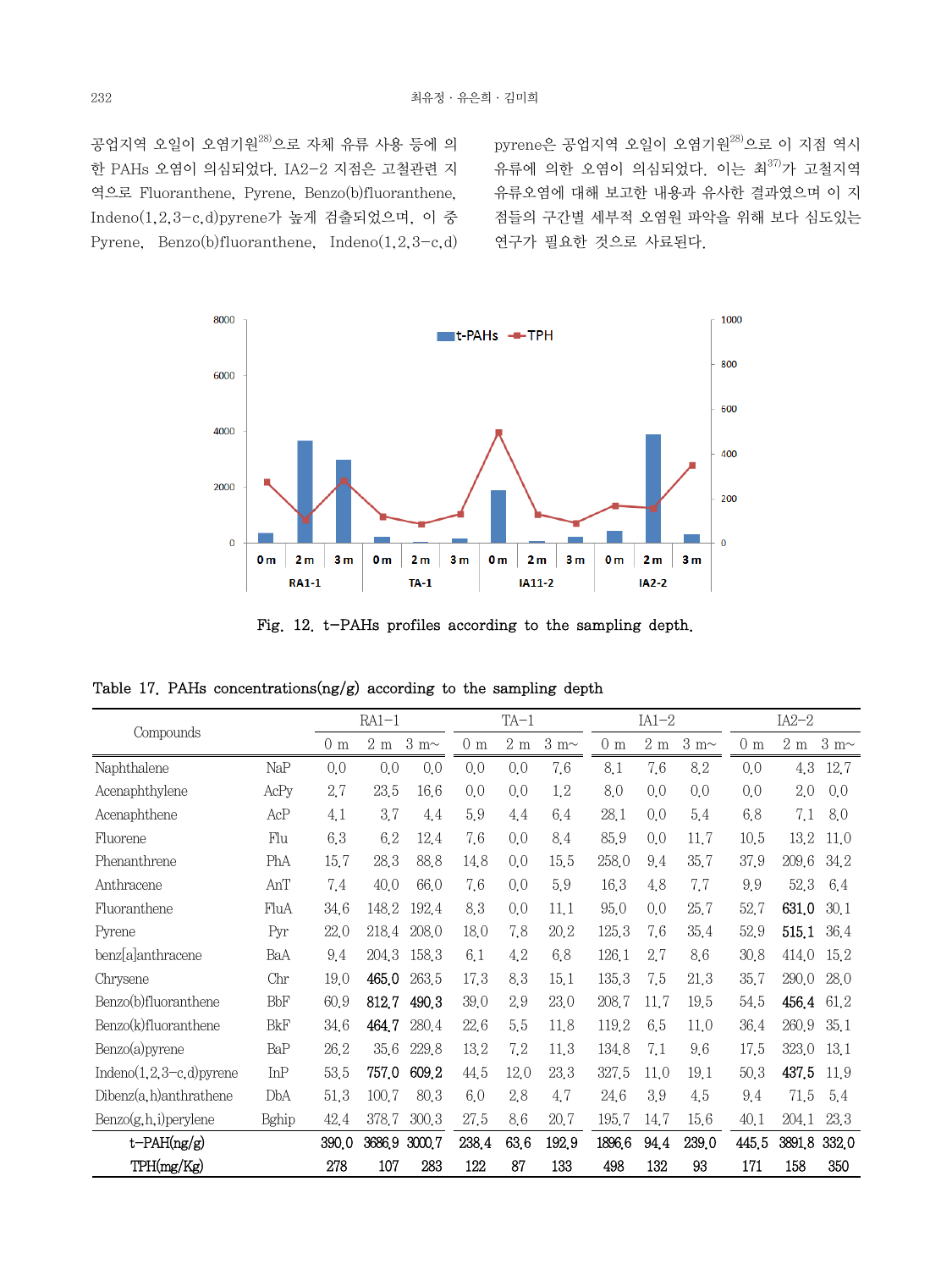# 결 론

 부산시내 토양을 용도별, 지역별 중요도를 고려하여 총 7개지역 23개 지점을 대상으로 선정하여 US-EPA에서 관리대상으로 정한 PAHs 16종 및 TPH 농도를 분석한 결과는 다음과 같다.

- 1. 각 지점별 t-PAHs의 농도범위는 30.7~1896.6 ng/g였으며, 지역별 평균 t-PAHs농도는 산업단지 지역(IA1) 669.7 ng/g, 철도관련시설지역(RA1) 604.3 ng/g, 원광석,고철관련지역(IA2) 527.1 ng/g, 농경지역(AA) 35.1 ng/g 순으로 나타났다.
- 2. IARC에서 발암가능물질로 지정한 6종의 PAHs(PAHcarc.)의 지역별 농도범위는 25.4~328.8 ng/g였으며, RA1 > IA1 > WA > TA > RA2 > AA지 역 순으로 나타났다. 또한, PAHcarc.와 t-PAHs간의 상관계수는 0.925, PAHcarc.과 BaP간의 상관계수 는 0.8001로 높은 상관성을 보였다.
- 3. 지역별 평균 PAH로 PAHs의 TEQ(Toxic Equivalent)를 구한 결과, 16.6~167.3 ngTEQ/g였 으며, t-PAH(ng/g)와 다소 차이를 보였다.
- 4. 벤젠환별 PAHs 화합물의 전체 PAHs에 대한 분율은 4-ring> 5-ring> 3-ring> 6-ring> 2-ring 순이었 으며 전반적으로 저비점 화합물의 농도분포는 낮고 3~4개의 벤젠환을 가지고 있는 중․고비점 PAHs 화합 물로 갈수록 농도분포가 증가하는 경향을 보였다.
- 5. PAHs의 오염기원 지역별 검토결과, 디젤, 가솔린엔진 자동차에 의한 오염이 거의 대부분이고 오일연소에 의 한 오염이 다음 높게 나타났으며, 목재에 의한 오염기 원은 낮은 것으로 나타났다.
- 6. PAHs와 TPH의 상관관계는 0.773였으며, 개별 PAH 항목과의 상관계수는 Phenanthrene(PhA) 0.808, Benzo(b)fluoranthene(BbF)  $0.741$ , Indeno $(1,2,3-c,d)$ pyrene(InP) 0.806, Benzo(g,h,i)perylene(Bghip) 0.748였다.
- 7. 토양의 깊이별 PAHs 분석결과, TA-1, IA1-2 지점 은 표토의 t-PAH농도가 높게 나타났으나 RA1-1, IA2-2은 표토보다 중간토, 심토의 PAHs 농도가 높 게 나타나 자체 유류 사용 등에 의한 PAHs 오염이 의 심되었으며, 구간별 세부적인 오염원 파악을 위해 보 다 심도 있는 연구가 필요한 것으로 사료된다.

### 참고문헌

- 1. 이동수, 신용승, 조규탁, "잔류성유기오염물질의 국제 공동규제에 대한 대응방안", 한국화학공학회지, 18(5), pp. $543 \sim 550(2000)$ .
- 2. 유엔환경계획(UNEP), "잔류성유기오염물질의 국제적 규제를 위한 스톡홀름 협약", 유넵프레스(2003).
- 3. 김지현, "잔류성유기오염물질의 규제협약 대응방안에 관한 연구", 환경정책, 10(1), pp.33~64(2002).
- 4. IARC, IARC Monographs on the Evauatioin of Caecinogenic Risks to Humans. Diesel and Gasoline Engine Exhausts and Some Nitroarenes, Monographs, 56, pp.41~57(1989).
- 5. 김태승, 신선경, "환경중의 다환방향족탄화수소류의 배 출 및 분석현황", 한국분석과학회지14(4), pp.47A~74A(2001).
- 6. 옥곤, 문효방, 지성희, 한영호, "대기 부유분진 중 다환 방향족탄화수소의 농도 수준 및 특성", 한국환경분석 학회지, 1(3), pp.265~274(1998).
- 7. 환경부, 토양오염공정시험기준(2009).
- 8. US EPA method 610, "Polynuclear Aromatic Hydrocarbons".
- 9. 진유경, 이민규, 감상규, "제주시 토양중 다환방향족탄 화수소류(PAHs)의 분포특성", 한국환경과학회지 제 15권(제5호), pp.405~415(2006).
- 10. T. Nielsen, Atmos. Environ, 30, pp.3481  $\sim$ 3490(1996).
- 11. 김상조, 정몽현, 옥곤, "창원시 토양중 다환방향족탄 화수소화합물의 농도수준 및 분포특성", 한국환경분 석학회지, 제3권(제3호), pp.171~175(2000).
- 12. Nadal, M., m. Schuhmacher and J. L. Domingo, Level of PAHs in soil and vegetation samples from Tarragona Country, Spain. Environ. Pollut., 131, pp. $1 \sim 11(2004)$ .
- 13. Yang, Y., X. X. Zhang and T. Korenaga, Distribution of polycyclicaromatic hydrocarbons (PAHs) in soils of Takushima, Japan, Water, Air Soil Pollution., 138, pp.149~183(2000).
- 14. Kim, S. J., Y. H. Chung and G. Ok, Concentration levels and distribution characteristics of polycyclic aromatic hydrocarbons(PAHs) at soils in Changwon City, J. Korea Soc. Environ. Anal.,  $3(3)$ , pp.  $171 \sim 175$ .
- 15. Nam, J. J., B. H. Song, K. C. Eom, S. H. Lee